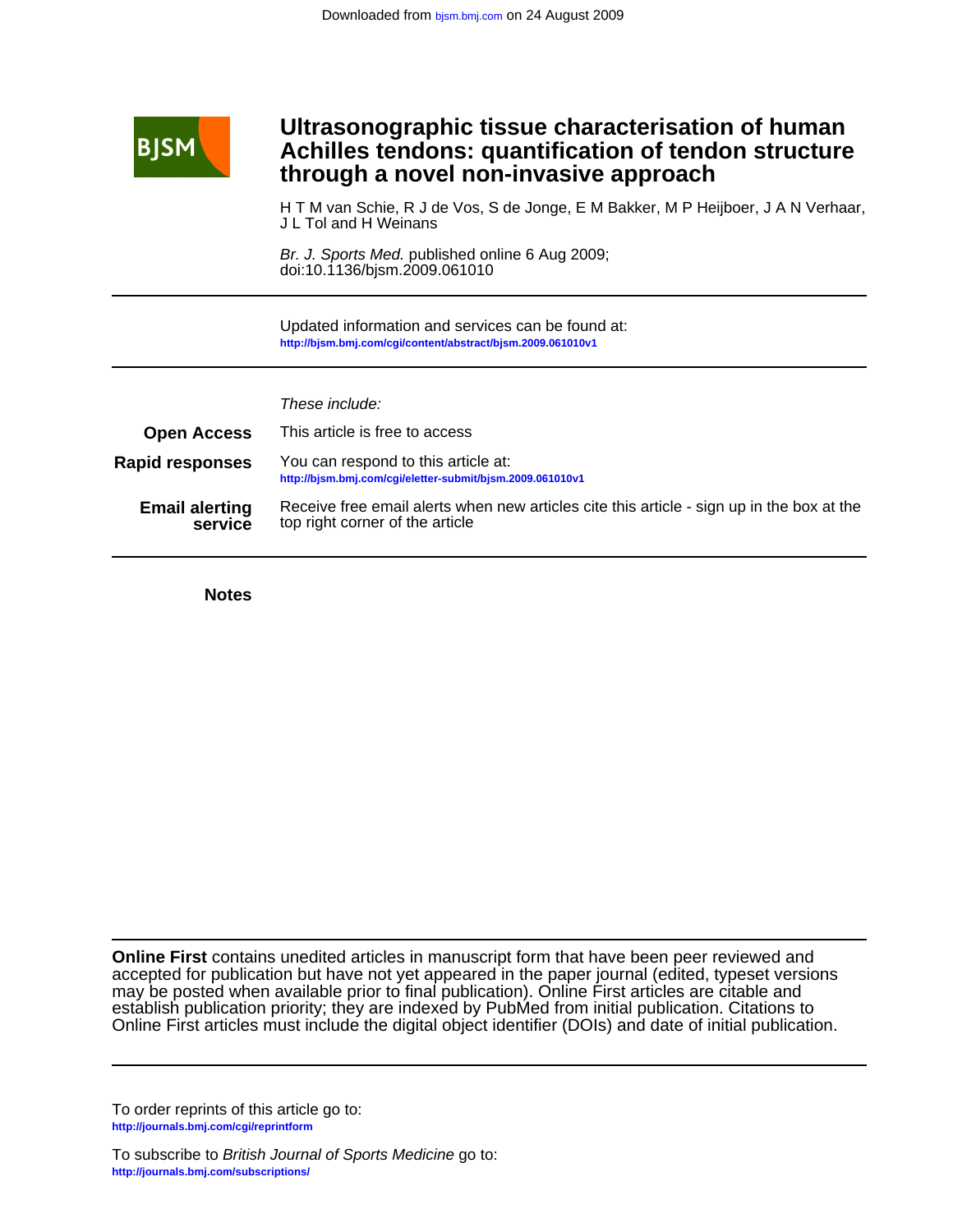# **Ultrasonographic tissue characterisation of human Achilles tendons: quantification of tendon structure through a novel non-invasive approach**

H.T.M. van Schie, R.J. de Vos, S. de Jonge, E.M. Bakker, M.P. Heijboer, J.A.N. Verhaar, J.L. Tol, H. Weinans.

# **KEYWORDS**

Achilles, tendon, tendinopathy, ultrasonography, UTC.

# **ABBREVIATIONS**

- UTC Ultrasonographic Tissue Characterisation
- VISA-A Victorian Institute of Sport Assessment- Achilles
- AAS Ankle Activity Score
- ICC Intra-class Correlation Coefficient

# **WORD COUNT**

Abstract: 250

Manuscript (excluding title page, references, figures and tables): 2465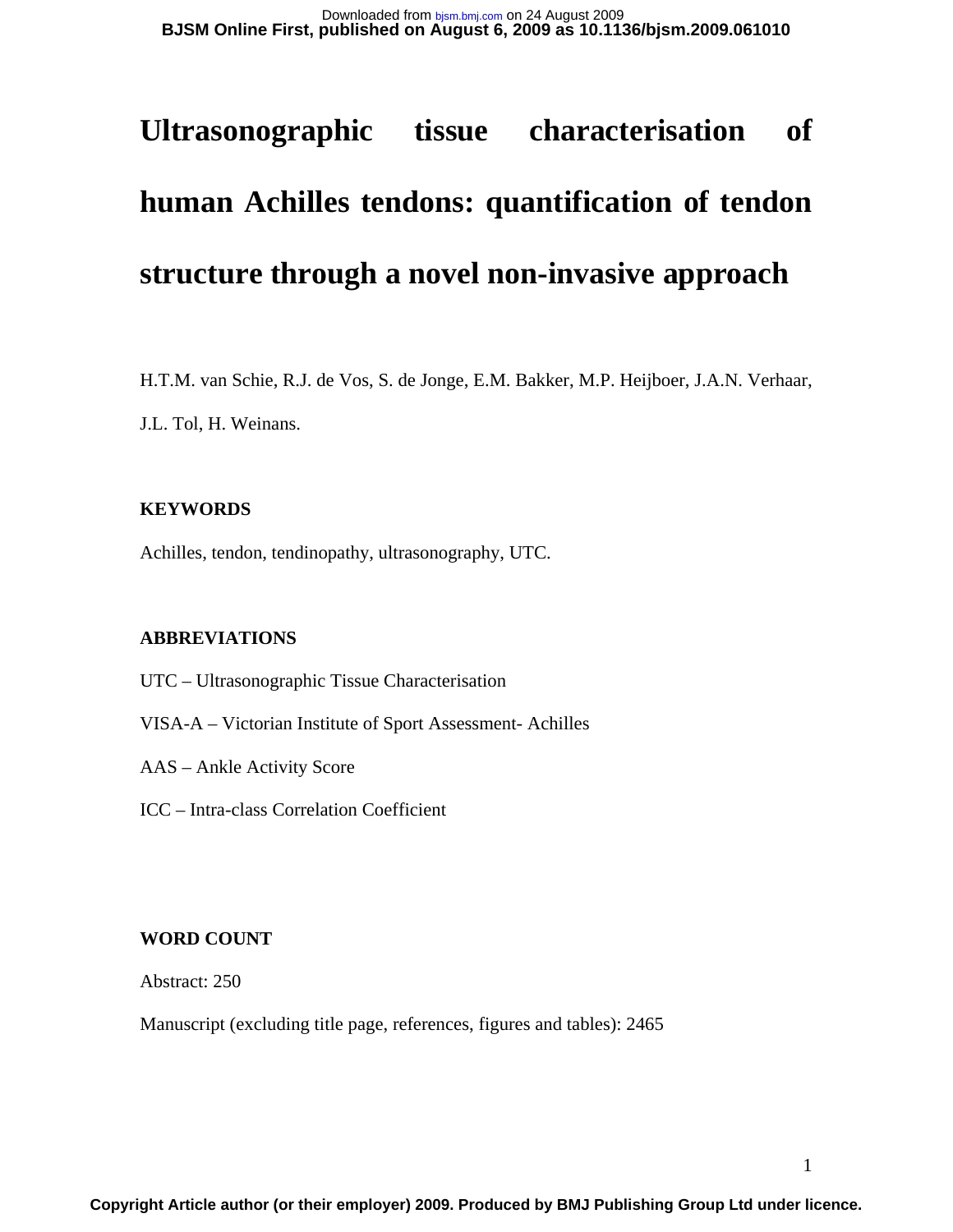# **CORRESPONDING AUTHOR**

H.T.M. van Schie<sup>1,3</sup>, DVM; PhD, Dept. of Orthopaedics, Erasmus university Medical Centre, PO Box 2040, 3000 CA Rotterdam, Dr Molenwaterplein 50, room Ee1614, 3015 GE Rotterdam. Tel: 010-7044626, fax: 010-7044696, The Netherlands.

& Dept. of Equine Sciences, Faculty Veterinary Medicine, Utrecht University, Utrecht, The Netherlands. E-mail: *j.vanschie@erasmusmc.nl.* 

# **CO-AUTHORS**

- R.J. de  $\mathrm{Vos}^{1,2}$ , MD
- S. de Jonge<sup>2</sup>, MD
- E.M. Bakker<sup>4</sup>, PhD

M.P. Heijboer<sup>1</sup>, MD

J.A.N. Verhaar<sup>1</sup>, MD; PhD

J.L.  ${\rm Tol}^2, {\rm MD}$ ; PhD

- H. Weinans<sup>1</sup>, PhD
	- 1. Dept. of Orthopaedics, Erasmus university Medical Centre, Rotterdam, The Netherlands.
	- 2. The Hague Medical Centre Antoniushove, Leidschendam, The Netherlands.
	- 3. Dept. of Equine Sciences, Faculty Veterinary Medicine, Utrecht university, Utrecht, The Netherlands.
	- 4. Leiden Institute of Advanced Computer Science, Leiden University, Leiden, The Netherlands.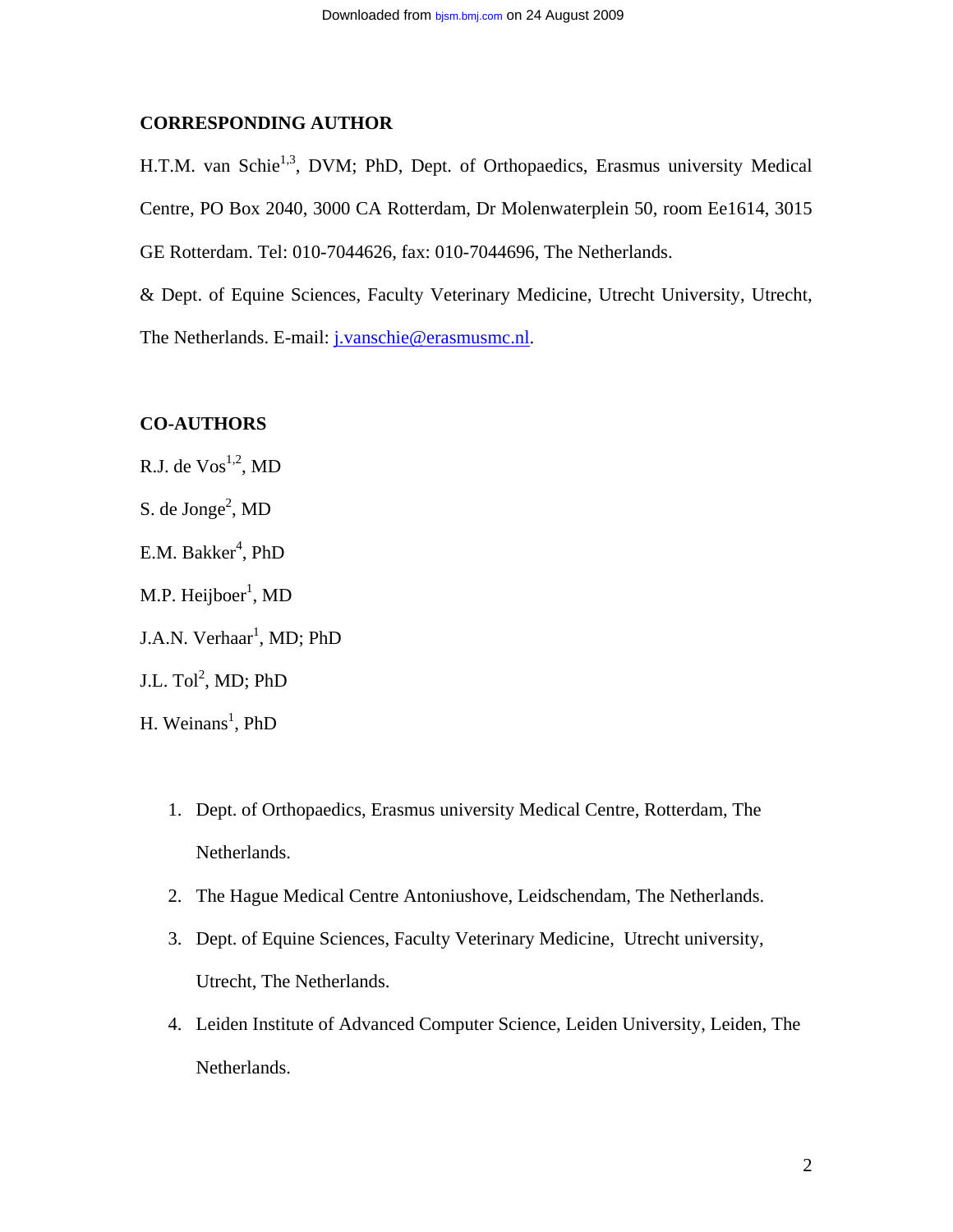# **ABSTRACT**

**Objective:** To asses if three-dimensional imaging of the Achilles tendon by Ultrasonographic Tissue Characterisation (UTC) can differentiate between symptomatic and asymptomatic tendons.

**Design:** Case-control study.

**Setting:** Sports medical department of The Hague medical centre.

**Patients:** Twenty-six tendons from patients with chronic midportion Achilles tendinopathy were included. The "matched" control group consisted of 26 asymptomatic tendons.

**Interventions:** Symptomatic and asymptomatic tendons were scanned using the UTCprocedure. One researcher performed the ultrasonographic data-collection. These blinded data were randomised and outcome measures were determined by two independent observers.

**Main outcome measurements:** The raw ultrasonographic images were analysed with a custom-designed algorithm that quantifies the three-dimensional stability of echopatterns, qua intensity and distribution over contiguous transverse images. This three-dimensional stability was related to tendon structure in previous studies. UTC categorizes four different echo-types that represent: I) highly stable; II) medium stable; III) highly variable and IV) constantly low intensity and variable distribution. The percentages of echo-types were calculated and the maximum tendon-thickness was measured. Finally, the inter-observer reliability of UTC was determined.

**Results:** Symptomatic tendons showed less pixels in echo-types I and II than asymptomatic tendons  $(51.5\%$  versus 76.6%, p<0.001), thus less three-dimensional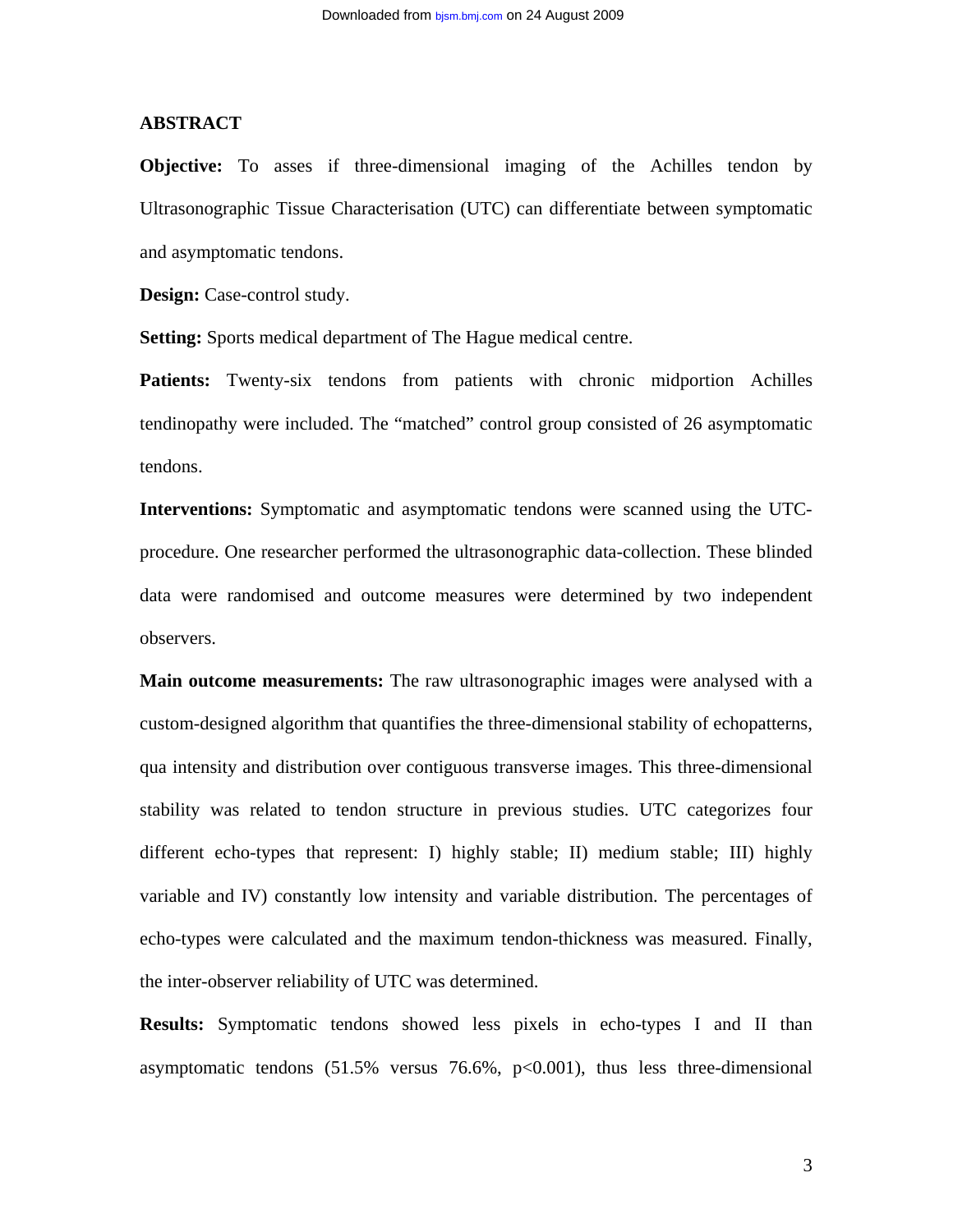stability of the echopattern. The mean maximum tendon thickness was 9.2 mm in the symptomatic group and  $6.8$  mm in the asymptomatic group ( $p<0.001$ ). The Intra-class Correlation Coefficient (ICC) for the inter-observer reliability of determining the echotypes I+II was 0.95. The ICC for tendon thickness was 0.84.

**Conclusion:** UTC can quantitatively evaluate tendon structure and thereby discriminate symptomatic and asymptomatic tendons. As such UTC might be useful to monitor treatment protocols.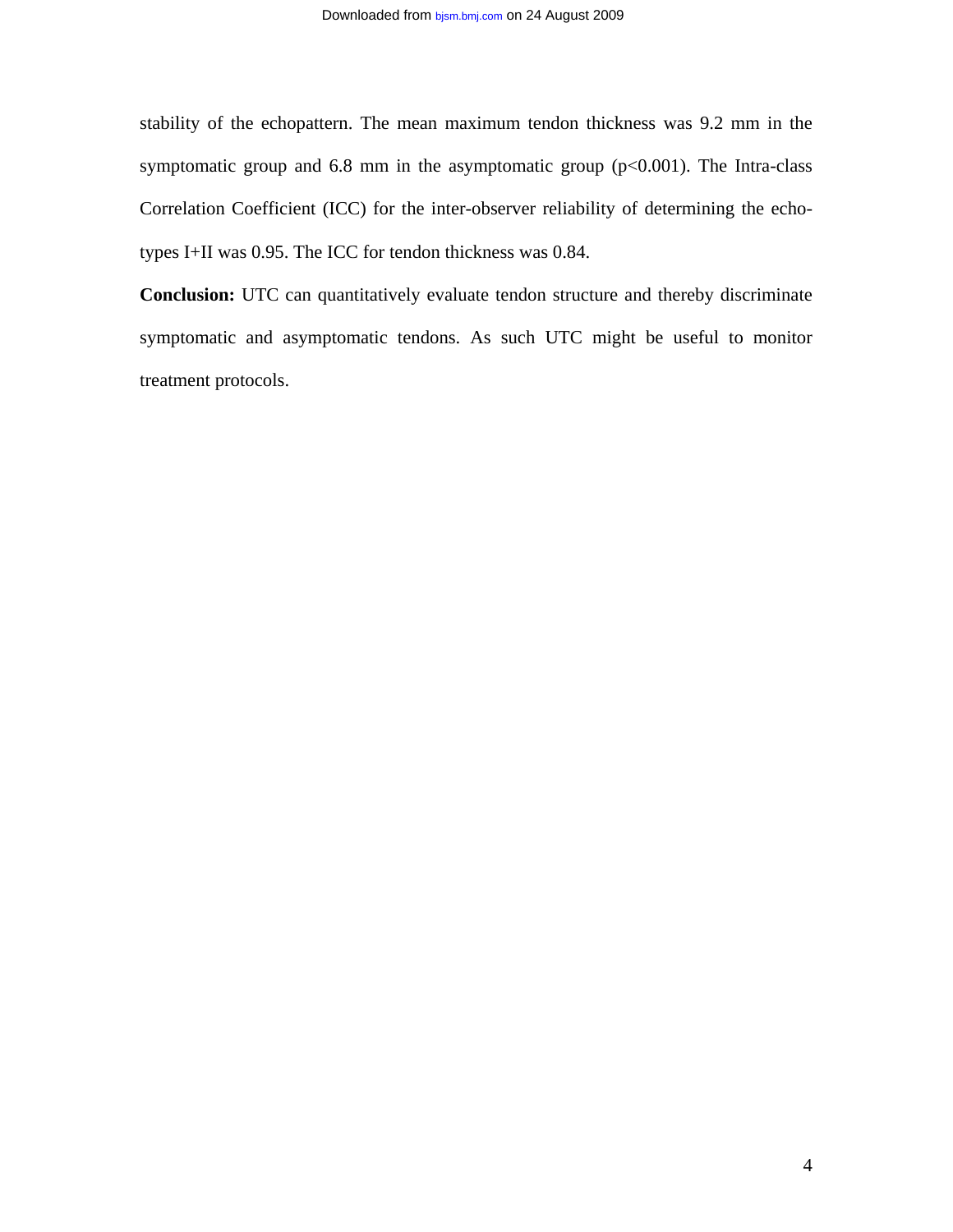# **INTRODUCTION**

The Achilles tendon is a hierarchically arranged structure with a collagenous matrix in the direction of tensile forces transferred through the tendon.<sup>1</sup>

Midportion Achilles tendinopathy is the clinical designation used for a painful swollen Achilles tendon at 2-7 cm proximal to the tendon insertion with an impaired function.<sup>2,3</sup> In these tendons a remarkable matrix disintegration can be found as a consequence of degeneration. Biochemically, a young matrix with high collagen turnover and a tendency to fibrotic repair is observed.<sup>4</sup> These phenomena are elements of the histopahological label "tendinosis".<sup>5</sup>

On ultrasonography, the echogenicity of tendons is based on the density and arrangement of the collagenous matrix. Normal tendons are characterised by a regular echopattern, qua intensity and arrangement in grey scale images.<sup>6,7</sup> On the contrary, disintegration of tendon bundles leads to a remarkable loss of the echogenicity. Consequently, hypoechoic lesions are frequently described in cases of tendinosis.<sup>8</sup>

There are some sonographic studies that evaluated the possible difference between symptomatic and asymptomatic tendons. One study reported only hypoechoic areas in  $68\%$  of the symptomatic Achilles tendons<sup>9</sup>, but another group found hypoechoic areas also in 11 percent of asymptomatic tendons.<sup>10</sup> Some studies focussed on the prognostic value of hypoechoic lesions. No difference was found in overall outcome after conservative treatment between tendons with normal ultrasonographic appearance and tendons with a hypoechoic area.<sup>11</sup> Khan et al.<sup>12</sup> reported that a reduced area of hypoechogenicity on ultrasonography did not correlate with an improved clinical outcome.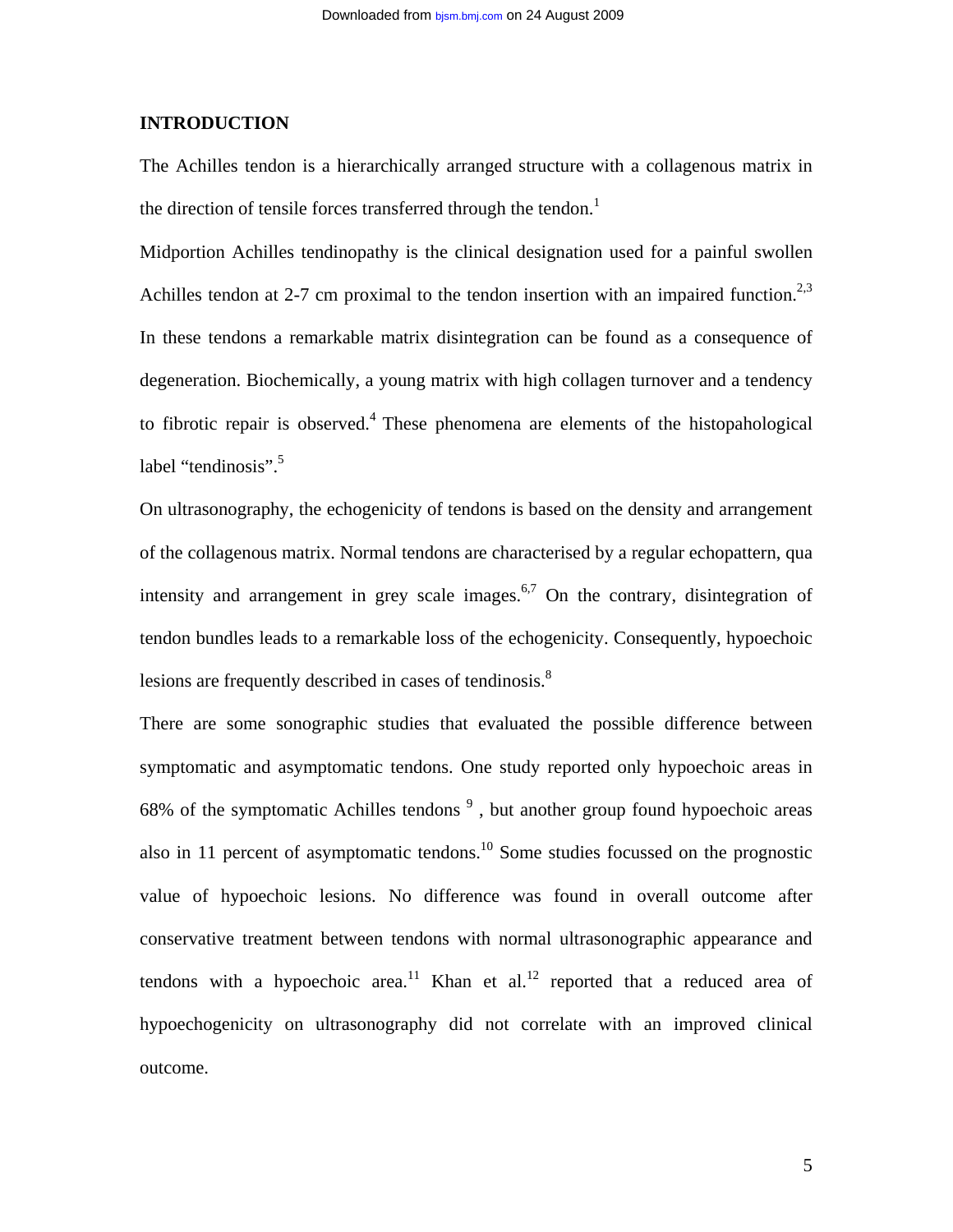The main problem with ultrasonography is that it is a real-time and operator-dependent technique; transducer-handling and machine-settings can influence size and appearance of a hypoechoic lesion. To our knowledge, the inter-observer reliability of ultrasonographic assessment of tendon structure is not known and changes in time are difficult to compare. Furthermore, the structure of the (disintegrated) tendon is a threedimensional phenomenon that can not be captured in flat two-dimensional transverse (nor longitudinal) images.

There is growing interest in finding ways to quantify tendon integrity.<sup>13,14</sup> In veterinary medicine a method for computerised ultrasonographic tissue characterisation (UTC) has been developed for tendons in the horse.<sup>15</sup> This work revealed that each ultrasonographic image actually is a mixture of "structure-related echoes" and "interference".<sup>7,16</sup> Structurerelated echoes are directly generated at tendon bundles and are stable over a large number of contiguous transverse cross-sections. Echoes resulted from interference are the result of multiple echoes generated by smaller entities, like fibrils, cells, or fluid and are variable over contiguous cross-sections. Based on these equine studies, four different echo-types were discriminated with use of this three-dimensional stability criterion. With histology as reference test, the echo-types reflected the underlying structure and pathology in the horse tendon tissue (Figure 1). $15-17$ 

The aim of this study is to evaluate UTC in the human setting. Therefore we determined its inter-observer reliability and verified whether the technique could discriminate symptomatic and asymptomatic tendons. The tendon thickness was also determined.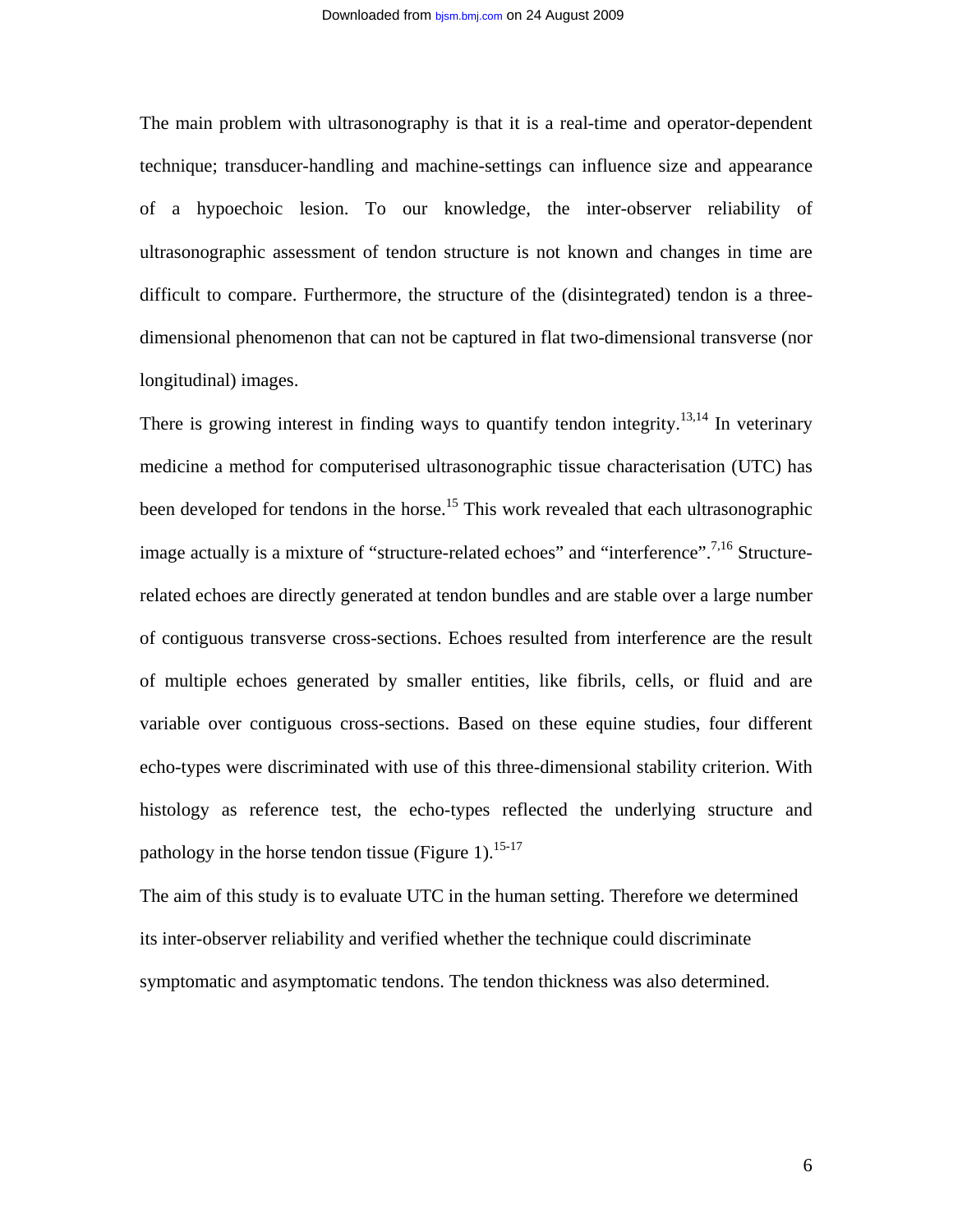# **MATERIALS AND METHODS**

# **Patients**

Patients were included in an out-patients sports medicine department in a large district general hospital. Patients who had participated in a previous study on the effect of an eccentric exercise programme at the sports medicine department were included.<sup>18,19</sup> In this previous study, inclusion criteria were an age between 18 and 70 years and presence of symptoms for more than two months. All patients had a tendon, which was tender on palpation and painful during or after activity. The tendon thickening was located approximately 2-7 cm proximal to the distal insertion. The diagnosis was made based upon clinical examination. Exclusion criteria were the presence of an insertional disorder and complete tendon rupture. Most of the patients had already received several types of conservative treatment, but none had undergone surgery for their Achilles tendon injury. All patients with persistent pain on palpation or during sports and less than 100 points on

the VISA-A (Victorian Institute of Sport Assessment- Achilles) questionnaire  $^{20}$ , which is a validated instrument to quantify the clinical severity of Achilles tendinopathy, were selected in the symptomatic group. The activity of the lower extremity was evaluated with use of the Ankle Activity Score  $(AAS)^{21}$ , which quantifies the ankle-related activity level.

Ultrasonographic images of "matched" asymptomatic tendons were collected from patients who visited the Sports medicine department for other injuries. When individuals had not experienced pain in one of their Achilles tendons in the past, they were asked to participate in the study for evaluation of both their Achilles tendons. Inclusion was based on matching the symptomatic group in age, gender and activity level.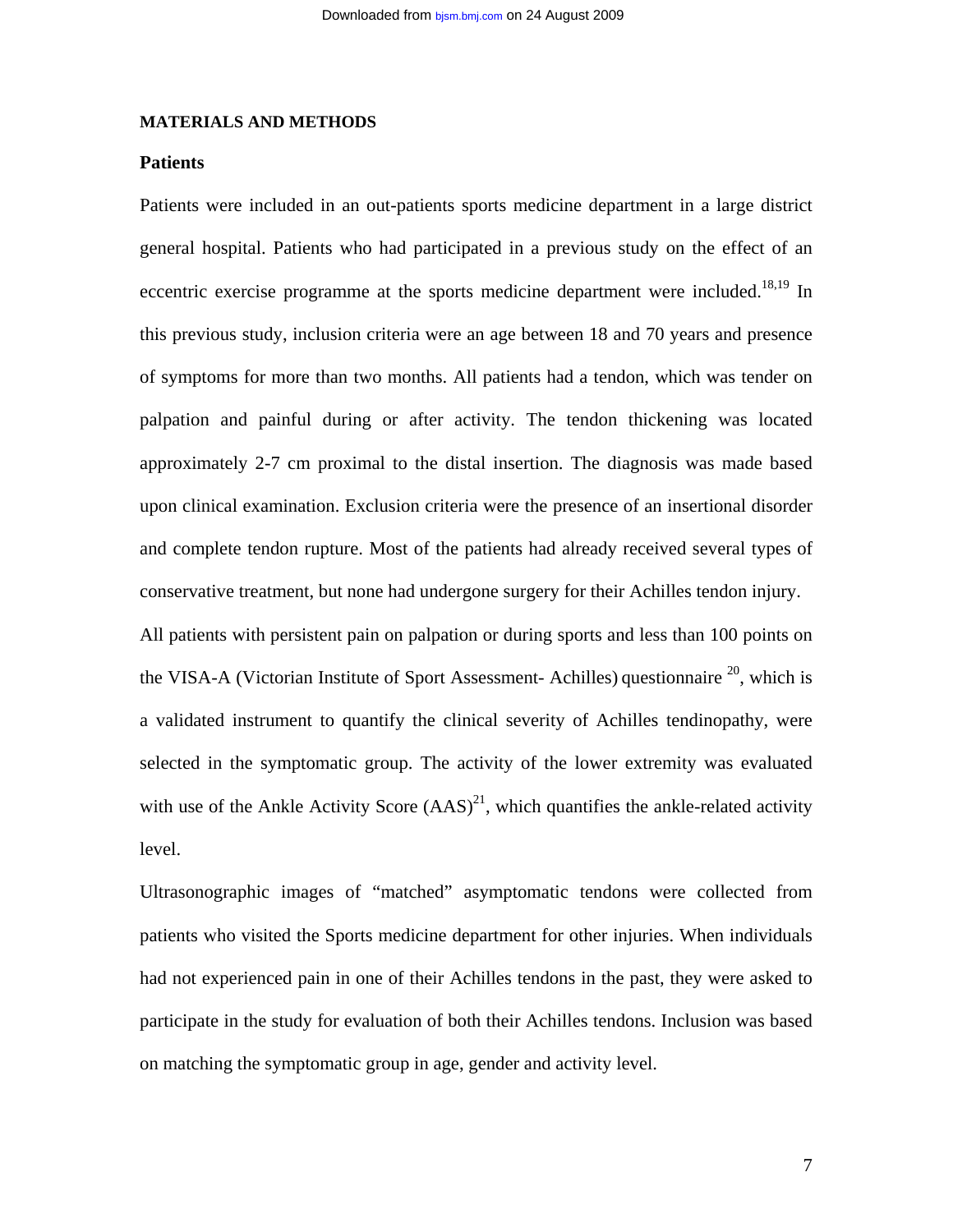# **Ultrasonographic Tissue Characterisation (UTC)**

The UTC procedure and measurements were performed using a standardised protocol (Figure 2). A 10 MHz linear-array transducer (Smartprobe 10L5, Terason 2000, Teratech, USA) was moved manually along and perpendicular to the tendon's long axis over a distance of 9.6 cm. A custom-build tracking and data-collection device facilitated the collection of "raw" digital transverse images at regular distances of 0.2 mm. These images were stored on the hard disk of a computer and subsequently composed to a threedimensional data block. This data block was used for the tomographical visualisation of the Achilles tendon in three planes of view: transverse, sagittal and coronal (Figure 3). The three-dimensional stability of the echopattern, qua intensity and distribution over contiguous transverse images, was analysed and quantified by means of custom-designed algorithms for image analysis as developed on isolated tendons collected from horses.<sup>7,15-</sup> <sup>17</sup> In these equine studies, four echo-types were assigned, based on the stability of intensity and distribution in contiguous transverse images, namely: I) highly stable; II) medium stable; III) highly variable and IV) constantly low intensity and variable distribution. Figure 1 summarises how underlying tissue structure was related to the stability of the echopattern. In the current human study we used the same UTC algorithms.

All datasets were blinded and randomised. Two researchers (HVS, RJV) performed the complete UTC processing and analysis.

The thickest part of the tendon in the anterior-posterior (AP) direction was identified and the maximum thickness was measured. After that, the border of the tendon was identified in the grey-scale image and the percentages of the four echo-types at the transverse cross-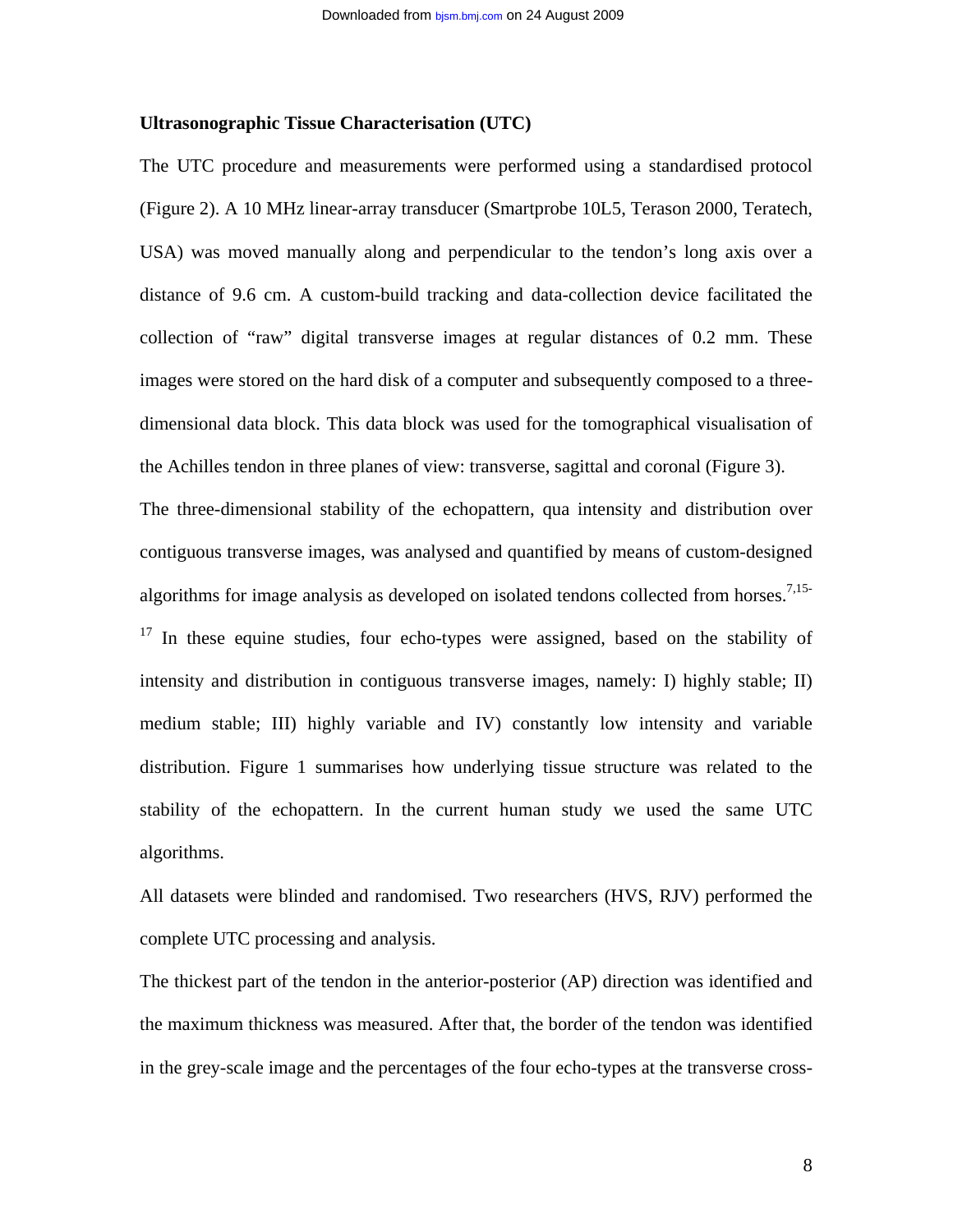section at this site were calculated (Figures 3 and 4). Also at 2 mm proximal and 2 mm distal from this position the echo-types were calculated. The average of the echo-types in these three cross-sections was used in the overall assessment of the tendon.

#### **Study design**

The design was case-control study. The severity of the clinical status of the symptomatic tendons was evaluated by a single researcher, using the VISA-A questionnaire.<sup>20</sup> The Inter-observer reliability was calculated with a one-way random model. The Intraclass Correlation Coefficient (ICC) was used to evaluate the correlation between the observations of two researchers. To evaluate the ICC, one score per observer per tendon was computed. The reliability is excellent if the ICC is  $> 0.75$ , fair to good if 0.4 <ICC $>$ 0.75 and poor if ICC is < 0.4.<sup>15</sup> To detect a difference in UTC parameters between symptomatic and asymptomatic tendons, a student t-test was used. Statistics were performed using SPSS version 15.0.0 and significance was assumed for p-values less than 0.05. The study protocol was approved by the Medical Ethics Committee of the Hospital. Informed consent was obtained from all patients.

#### **RESULTS**

# **Patients**

In both the symptomatic and asymptomatic group 26 Achilles tendons were included. In the symptomatic group there were 12 male and 14 female tendons. In seven patients symptoms were located in the left Achilles tendon, three patients in the right tendon and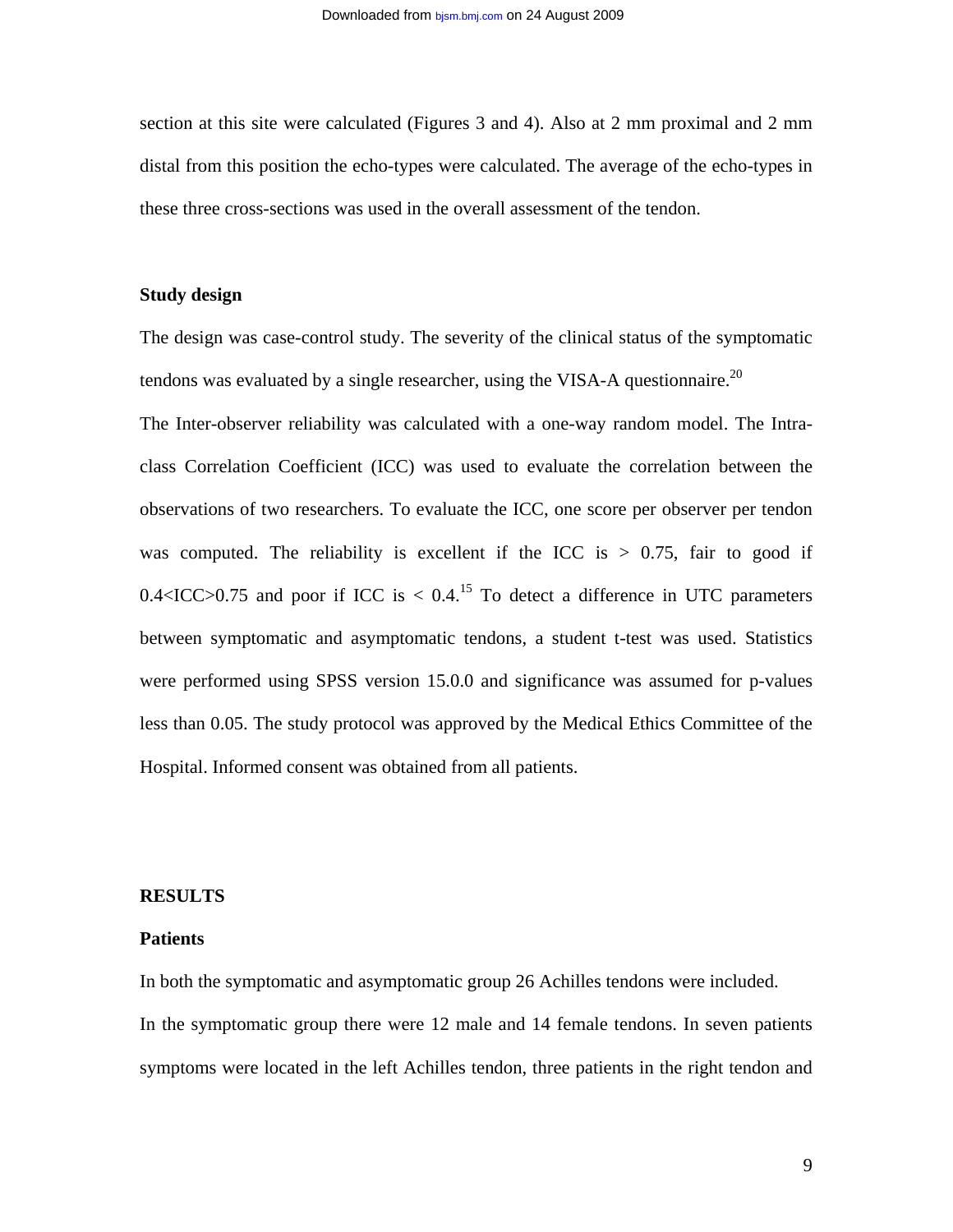eight patients had bilateral complaints. The mean age was 44.9 years (SD 6.2), mean duration of symptoms was 193.9 weeks (SD 277.5) and the mean body mass index was 24.8 kg/m<sup>2</sup> (SD 2.2). The mean AAS was  $4.8$  (SD 2.0) and the mean VISA-A score was 67.3 (SD 18.2).

In the asymptomatic group there were 16 male and 10 female tendons. The mean age was 43.6 years (SD 12.6) and the mean body mass index was 26.1 kg/m² (SD 4.3). The mean AAS was 5.5 (SD 1.6).

There was no significant difference between the symptomatic group and asymptomatic group in age ( $p=0.63$ ), gender ( $p=0.17$ ), BMI ( $p=0.20$ ) and AAS ( $p=0.15$ ).

# **UTC measurements**

UTC analyses showed a distinct difference between the distribution of the four echotypes in the symptomatic group versus the asymptomatic group. Figure 4 represents a typical echo-type distribution of both groups in transversal view. Quantitatively the symptomatic group was significantly different from the asymptomatic group for all echo types (Table 1). Although there was some overlap between the groups, symptomatic and asymptomatic tendons could be clearly discriminated, e.g. based on the percentage of pixels in echo-types I+II (51.5% vs 76.6% in symptomatic vs. asymptomatic, p<0.001) (Table 1, Figure 5). A difference in mean tendon thickness between symptomatic and asymptomatic tendons could also be observed (9.2 mm vs. 6.8 mm in symptomatic vs. asymptomatic, p<0.001) (Table 1).

When a threshold of 75% in echotypes I+II is chosen (see dotted line in figure 5), three symptomatic tendons are above this threshold and six asymptomatic tendons are under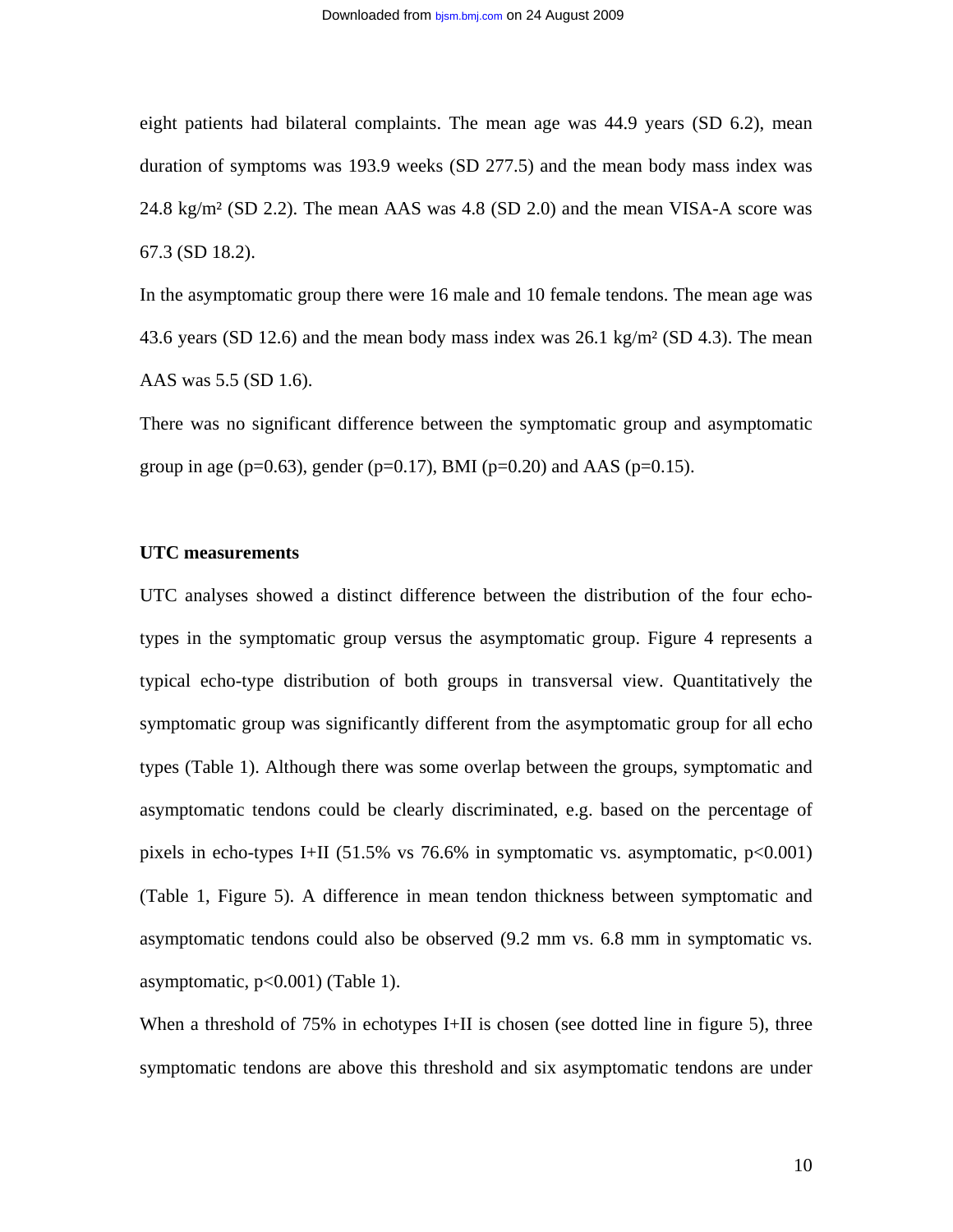this threshold (Table 2). Thus, nine of the totally 52 tendons were categorised in another group than expected, based on the UTC-findings. With 43 tendons that were categorised as expected, an accuracy of 83% was found.

The ICC values for the UTC parameters are presented in table 1.

| <b>Echotypes</b>    |             | <b>Symptomatic tendons</b> | Asymptomatic     |           | <b>P-value</b> | <b>ICC</b> |
|---------------------|-------------|----------------------------|------------------|-----------|----------------|------------|
|                     | $(n=26)$    |                            | tendons $(n=26)$ |           |                |            |
|                     | <b>Mean</b> | <b>SD</b>                  | <b>Mean</b>      | <b>SD</b> |                |            |
| $\%$ I              | 33.9        | 12.7                       | 48.4             | 12.3      | < 0.001        | 0.92       |
| $%$ II              | 17.6        | 4.9                        | 28.3             | 7.4       | < 0.001        | 0.92       |
| $%$ III             | 20.9        | 7.5                        | 12.5             | 7.9       | < 0.001        | 0.95       |
| $%$ IV              | 27.5        | 11.1                       | 10.8             | 7.6       | < 0.001        | 0.95       |
| $\%$ I + $\%$ II    | 51.5        | 16.4                       | 76.6             | 15.1      | < 0.001        | 0.95       |
| $\%$ III + $\%$ IV  | 48.4        | 16.4                       | 23.4             | 15.1      | < 0.001        | 0.95       |
| AP<br><b>Tendon</b> |             |                            |                  |           |                |            |
| diameter            | 9.2         | 1.7                        | 6.8              | 1.2       | < 0.001        | 0.84       |
| (mm)                |             |                            |                  |           |                |            |

*Table 1 – Mean percentage of the separate four echo-types and tendon thickness are denoted for the symptomatic and asymptomatic tendons. Echo-types I+II (structurerelated) and II+IV (non-structure related) are grouped. The p-values for the difference between symptomatic and asymptomatic tendons and ICC values for the two observers are also presented for the echo-types and mean tendon thickness. The difference in all*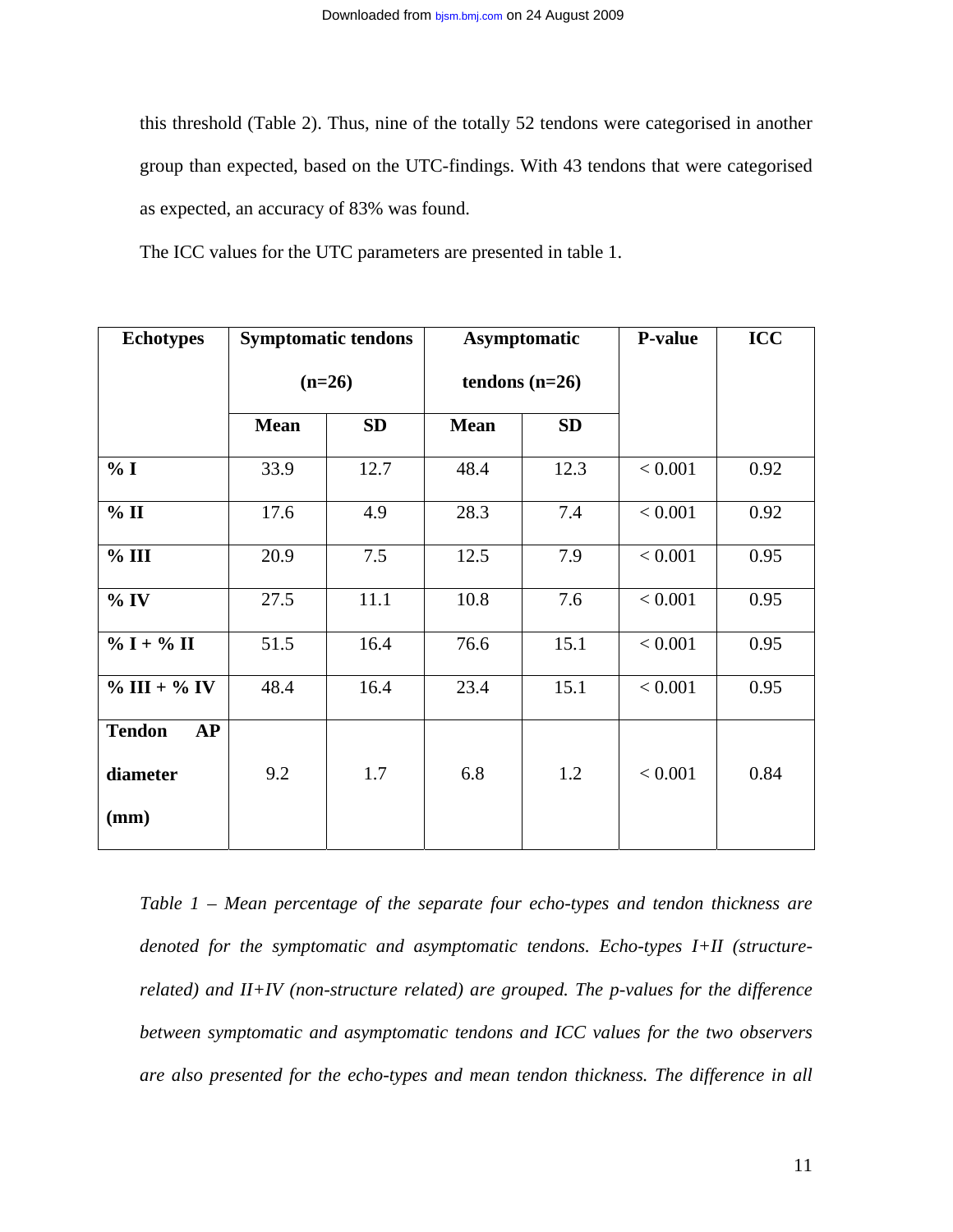*measured UTC parameters between symptomatic and asymptomatic tendons was statistically significant.* 

|                        | <b>Normal tendon</b> | <b>Abnormal tendon</b> |    |
|------------------------|----------------------|------------------------|----|
|                        | structure            | structure              |    |
| Asymptomatic<br>tendon | 20                   | 6                      | 26 |
| Symptomatic<br>tendon  | 3                    | 23                     | 26 |
|                        | 23                   | 39                     | 52 |

*Table 2 – The number of tendons that were symptomatic and asymptomatic are given. With use of the threshold of 75% echo-types I+II, these tendons were divided in groups with normal (> 75% echo-types I+II) or abnormal (< 75% echo-types I+II) tendon structure. Three tendons in the symptomatic had a normal tendon structure and six tendons in the asymptomatic group had an abnormal tendon structure. The other 43 of totally 52 tendons were expected to be below the threshold (symptomatic tendons) or above the threshold (asymptomatic tendons). Therefore, UTC has an accuracy of 83%*   $((43/52)x100\%)$ .

# **DISCUSSION**

This is the first study that quantifies tendon structure in patients with Achilles tendinopathy and controls with use of Ultrasonographic Tissue Characterisation (UTC). Symptomatic tendons showed significantly less stability of transverse echo-patterns (less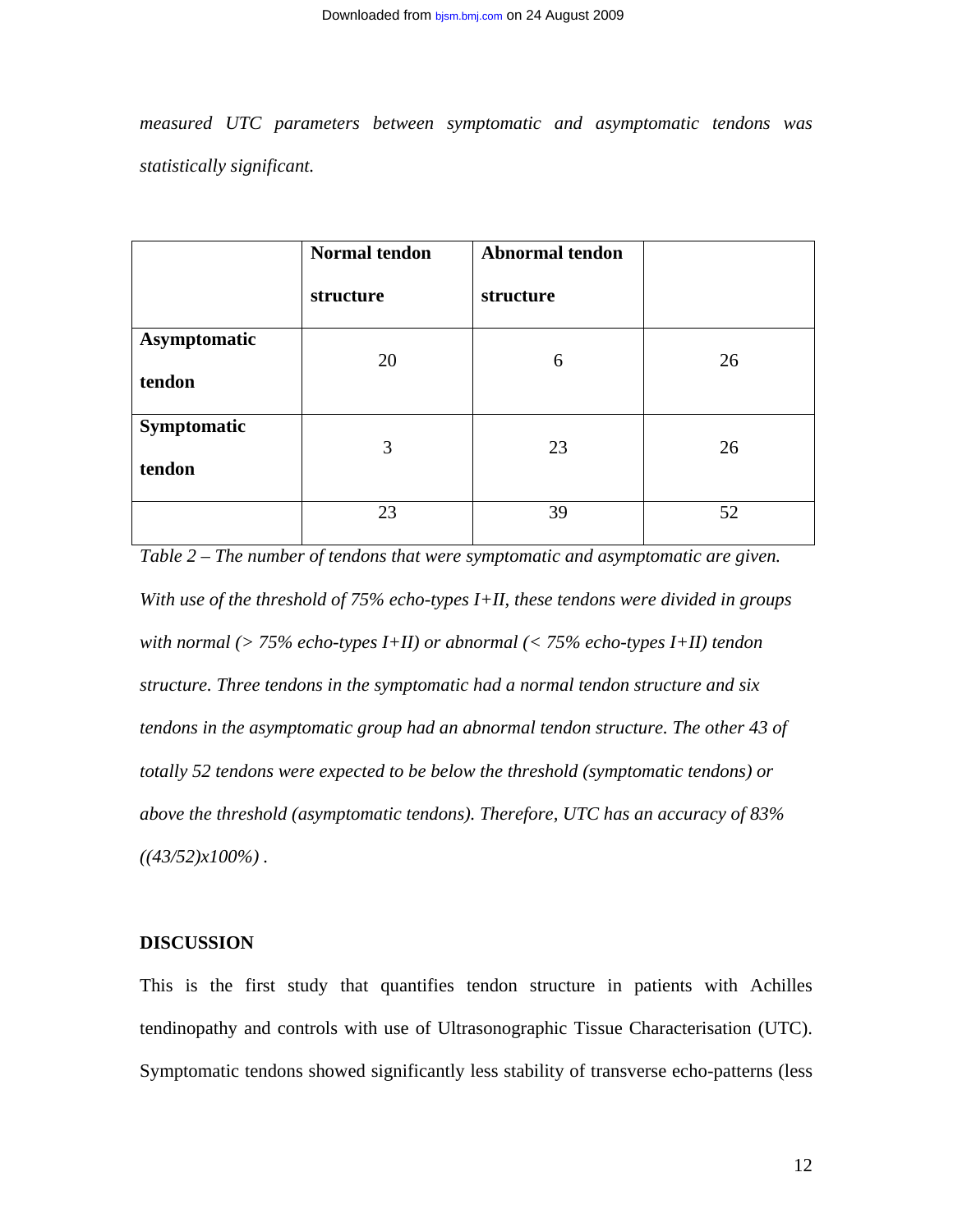echo-types I+II) than asymptomatic tendons  $(p<0.001)$ . The mean AP tendon thickness was 9.2 mm in the symptomatic group and 6.8 mm in the asymptomatic group  $(p<0.001)$ . The inter-observer reliability of determining the UTC parameters was excellent (ICC 0.92-0.95) for quantification of the ultrasonographic tendon structure. This indicates that different observers examining the same tendon have excellent agreement between their findings; a prerequisite for implementation of UTC in the clinical setting. For the evaluation of the tendon AP thickness an ICC of 0.84 was found.

Recently, other researchers focussed on quantifying tendon integrity.<sup>13,14</sup> For instance, Bashford et al.<sup>13</sup> attempted to quantify structural changes in tendon tissue by analysing the anisotropy of the speckle pattern of the ultrasonographic image. Anisotropy of tendons is based on their unique architecture with tendon bundles organized in longitudinal alignment. As such, this approach is fairly similar to UTC since both methods aim to isolate exclusively structure-related information from a "speckle pattern". As a consequence of anisotropy, ultrasonography of tendons is sensitive for the tilt of the transducer, possibly leading to a hypoechoic representation of normal tendons.<sup>22,23</sup> In case of UTC this artifact is prevented by the tracking device with the transducer clamped in standardised position, in alignment and perpendicular to the tendons long-axis and with fixed transducer-tilt in the transverse plane. The foot was supported with the ankle joint in a maximum dorsi-flexion which prevented a sag of the Achilles tendon as much as possible and thus resulted in an optimal angle of insonation. With this technique, only small tilting (lower than three degrees) may have occurred. From previous equine studies, it is known that transducer tilting within three degrees can result in small variations in grey-level.<sup>24</sup> However, with use of UTC the outcome in echotypes is determined with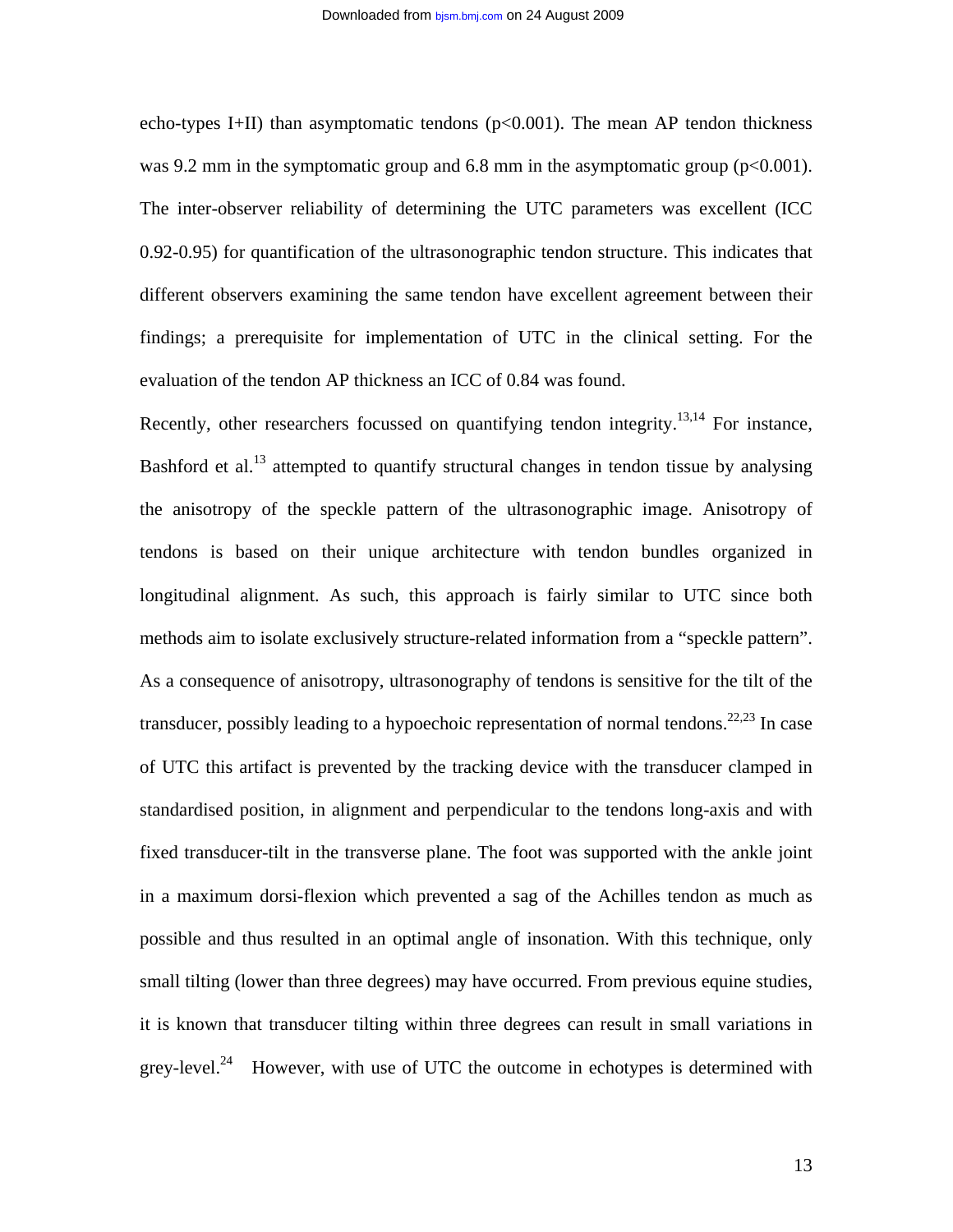the relative grey-value of the contiguous pixels and not the absolute grey-value. Therefore, small tilting would have no effects on the echotypes measured with UTC. In the study of Bashford et al.<sup>13</sup> tendinopathic and healthy tendons could be discriminated with an accuracy of 80%. With optimal settings, an accuracy of 83% was found with use of UTC in this study, which is comparable with the study of Bashford et al.<sup>13</sup> (Figure 5) and Table 2). The advantage of UTC is that a connection with underlying tissue histology was made with this approach in equine tendons.

The normal Achilles tendon has a more or less flattened ellipsoid shape with the axis through maximum AP-thickness frequently somewhat oblique, from antero-lateral towards postero-medial. Therefore we decided not to measure the maximum APthickness in the sagittal plane but rather in the transverse image, thus independent of angle of insonation. Maximum AP thickness was defined as the maximum diameter perpendicular to the maximal latero-medial width (Figure 3D). In the great majority of diseased tendons at least some increase of cross-sectional area can be observed. Therefore it is relevant to measure the antero-posterior thickness. Aström et al.<sup>25</sup> found that a thickness over 10 mm may be related to the presence of a partial rupture. However, it should be noted that these dimensions do not provide information about the tendon structure. With use of UTC, the dimension was measured manually and maybe therefore the inter-observer reliability was not as excellent as measured by Syha et al.<sup>26</sup>, who used an automatic identification procedure. With their approach, an inter-reader variability of 3.9% was found.

UTC has clear advantages over conventional ultrasonography, as UTC directly visualizes and quantifies integrity. Moreover, the stability of the transverse echo-pattern in the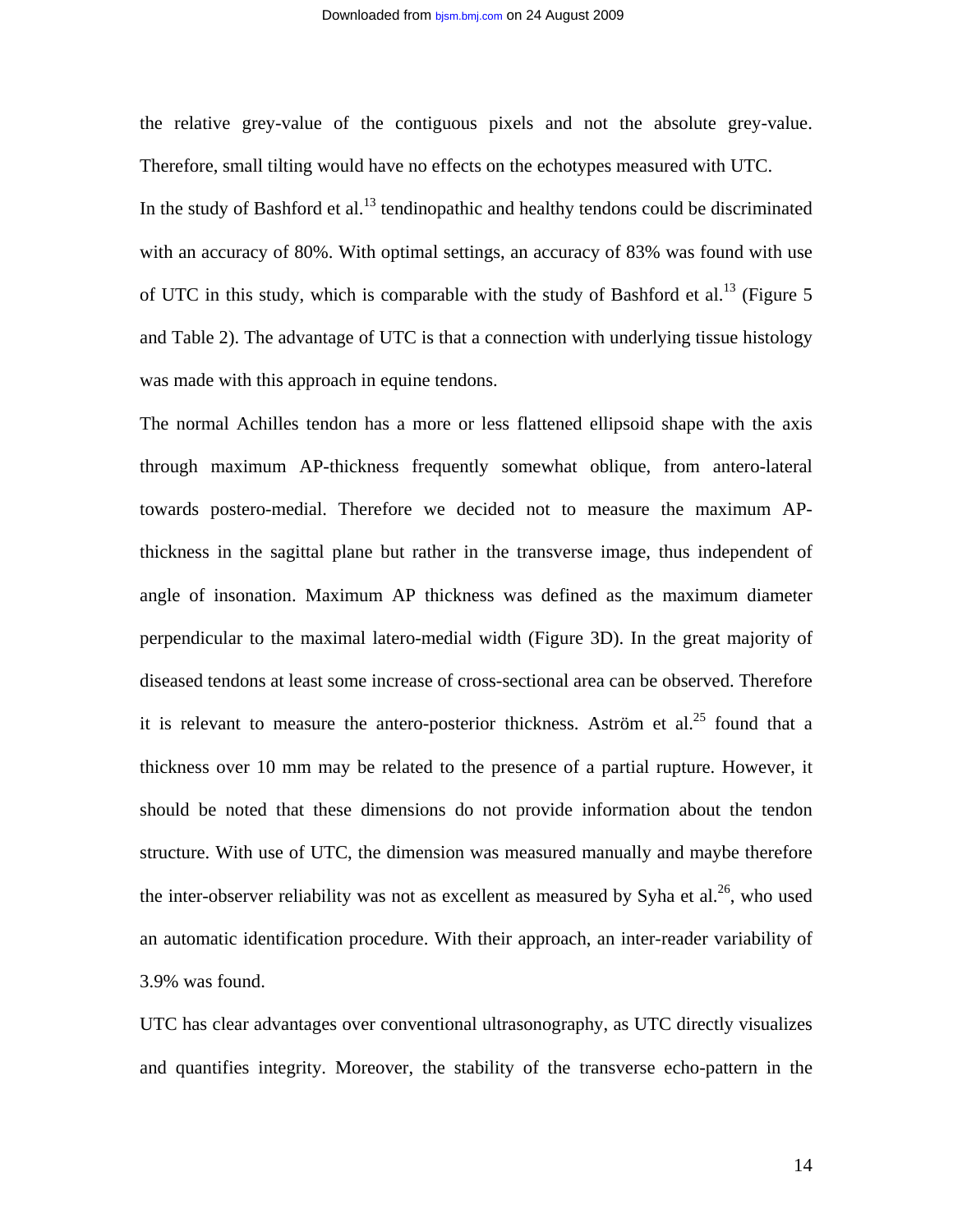tendon long axis is not an absolute value but rather a relative one, and thus independent of ultrasonographic gain settings. This stability refers to stability of the echo pattern in consecutive transverse sections and is thereby a true three-dimensional measure. Furthermore, the tracking-device prevented the transducer from tilting and thus the angle of insonation is standardized and stable. The use of the tracking and data-collection system did not only prevent a tilting artifact  $22,23$  but also facilitated the storage and subsequent compounding of transverse images.

There are some limitations in this study. For instance, the group of symptomatic tendons had already been unsuccessfully treated with a heavy load eccentric exercise programme. Öhberg and Alfredson<sup>27</sup> reported in an observational follow-up study that all 41 tendons of 30 patients had structural ultrasonographic changes (hypoechoic area or irregular fibre structure). After follow-up (mean 28 months) with a 12-week eccentric exercise programme, 37 of 41 tendons had a normalized tendon structure. It is possible that this treatment may alter the tendon structure and therefore result in an improved echo pattern in some symptomatic tendons. Similarly we cannot exclude that a certain degree of degeneration could have been present in the asymptomatic group. Subjects were included simply by asking if the subjects never had complaints in the Achilles tendon region, while stricter criteria could have been used. From postmortem studies it is known that asymptomatic tendon degeneration is present in approximately  $30\%$ <sup>28</sup>. This may implicate that a certain degree of degeneration could have been present in the asymptomatic group. Based on the anatomical similarities between animal and human tendons  $29$ , the UTC echo-types in human tendons can be expected to be similar to horse tendons. Further analyses that relate UTC outcomes with histology from human Achilles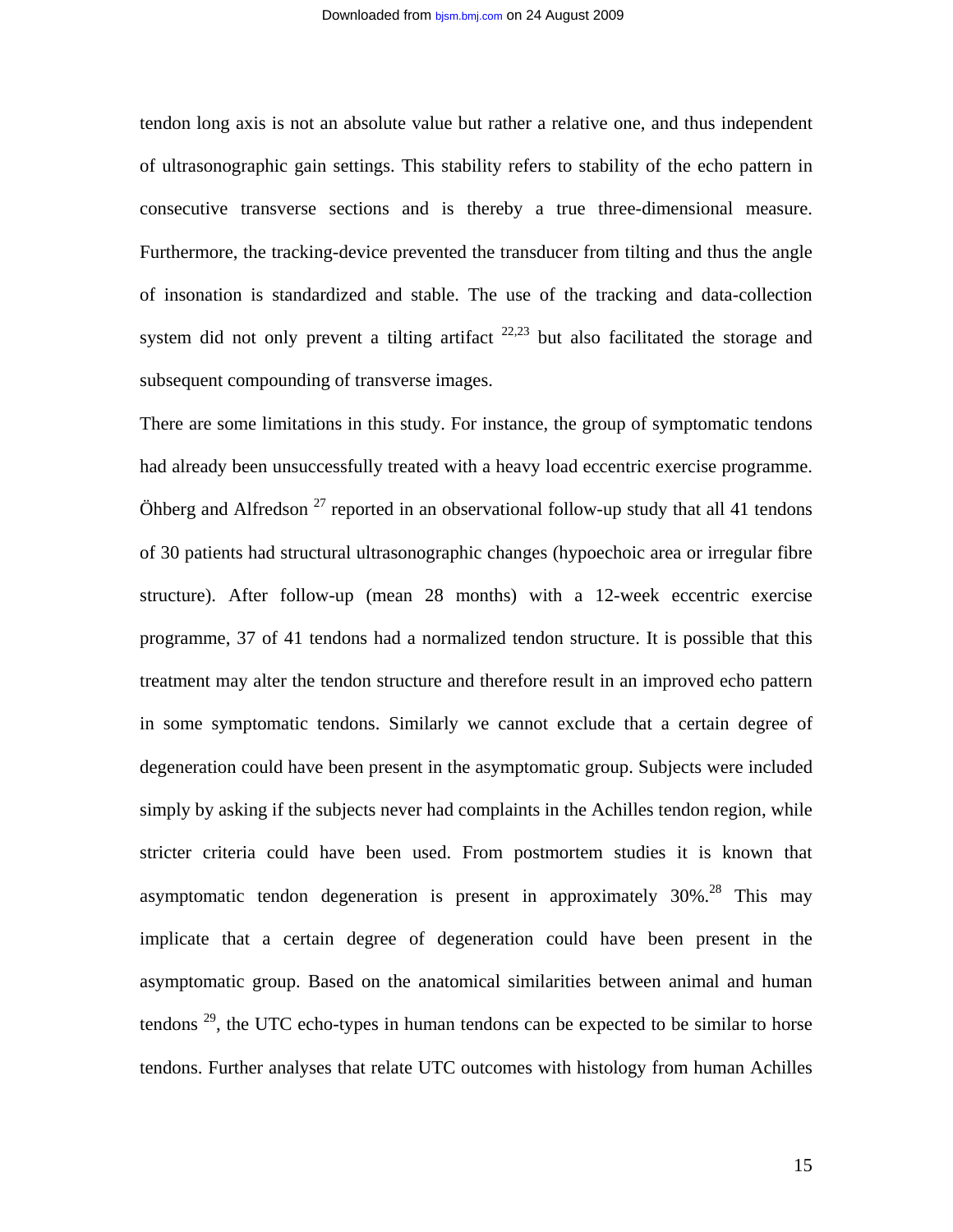tendon material (e.g. from patients undergoing surgery) might corroborate tissue characterisation by UTC. Reference sets for different age, gender and activity level might be needed to precisely determine the clinical relevance.

The UTC procedure could be even more standardised with standard dorsiflexion of the ankle joint and improved tracking- and data- collection device. As such UTC might be a very useful quantitative method for the monitoring and evaluation of existing and new treatment protocols for tendinopathy. In addition, it would be very valuable to determine its prognostic value.

# **CONCLUSION**

Ultrasonographic Tissue Characterisation (UTC) was transferred from equine validated tests to human Achilles tendons. The method showed excellent inter-observer reliability and a significant difference in quantified echo-types between symptomatic and asymptomatic tendons, indicating its value for the evaluation of treatment in tendinopathy.

## **ACKNOWLEDGEMENTS**

None

# **COMPETING INTERESTS / FUNDING**

None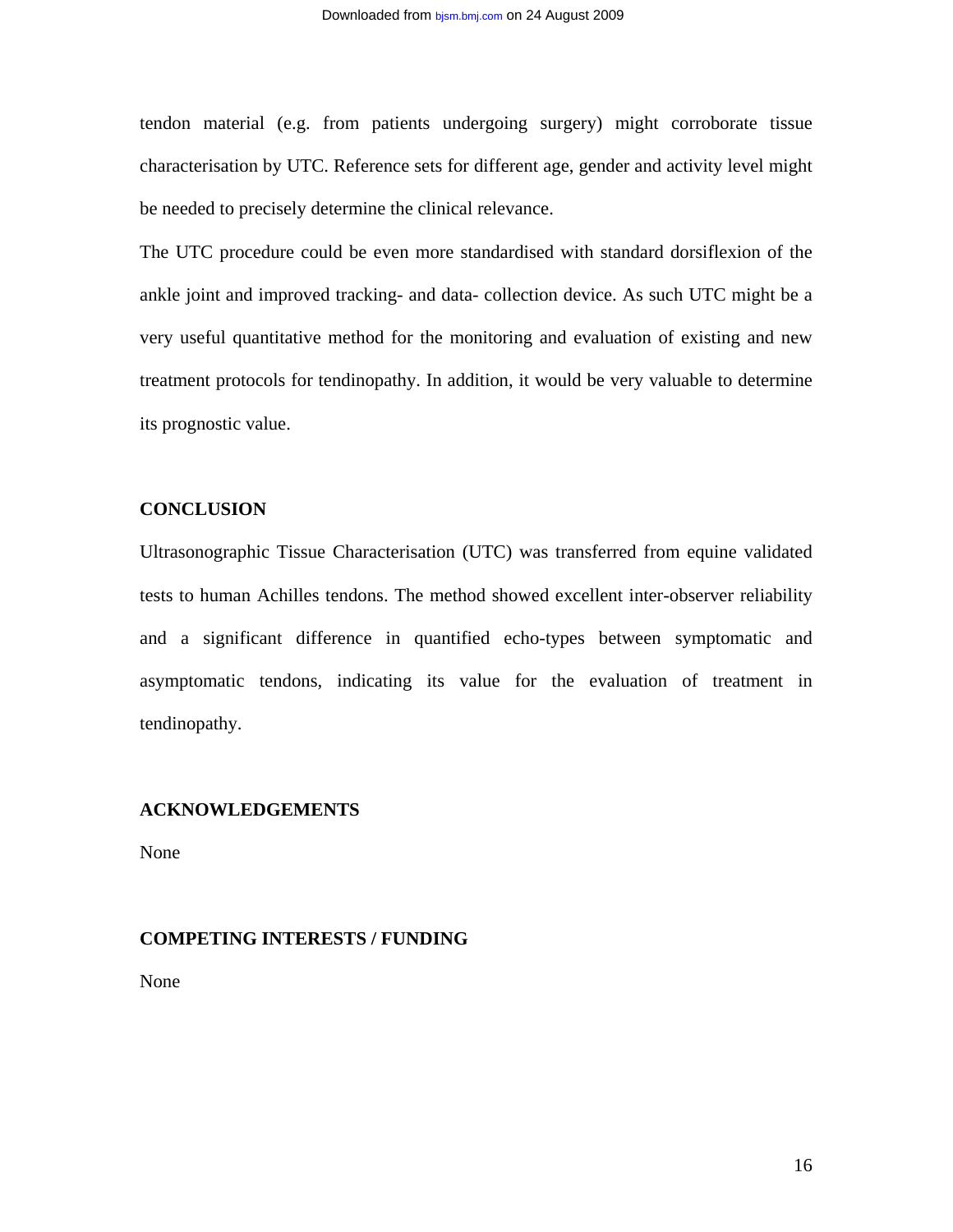# **What is already known on this topic:**

An ultrasonographic observation in tendinopathic tendons is the presence of a hypoechoic lesion. However, ultrasonography is essentially based on a qualitative assessment and transducer handling and machine settings do influence echogenicity and size of the hypoechoic lesion to a large extent. Ultrasonographic Tissue Characterisation (UTC) is a valuable technique to quantify the integrity of tendon tissue in the horse, with histology as reference test.

#### **What this study adds**

In this study Ultrasonographic Tissue Characterisation (UTC) was applied for the first time in human Achilles tendons. There was an excellent inter-observer reliability when evaluating the images and a significant difference in quantified echo patterns between symptomatic and asymptomatic Achilles tendons.

**Comments: Patient consent was obtained for the use of all photographs in this article.** 

**"The Corresponding Author has the right to grant on behalf of all authors and does grant on behalf of all authors, an exclusive licence (or non-exclusive for government employees) on a worldwide basis to the BMJ Publishing Group Ltd and its Licensees to permit this article to be published in British Journal of Sports Medicine editions and any other BMJPGL products to exploit all subsidiary rights, as set out**  in our licence. "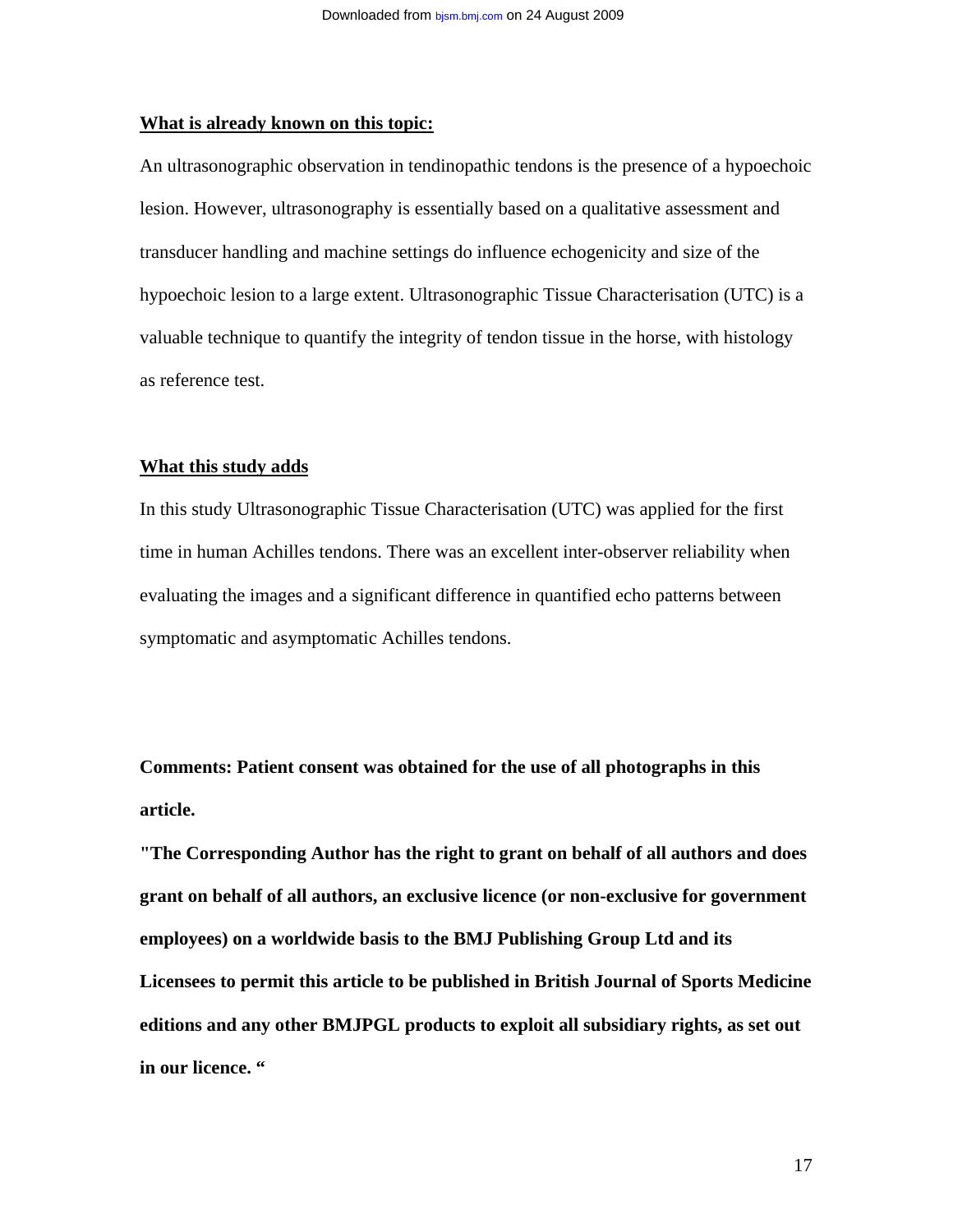## **REFERENCES**

- 1. O'Brien M. The anatomy of the Achilles tendon. Foot Ankle Clin 2005;**10**(2):225–38.
- 2. Maffulli N, Wong J, Almekinders LC. Types and epidemiology of tendinopathy. Clin Sports Med 2003;**22**:675–92.
- 3. Alfredson H. Chronic midportion Achilles tendinopathy: an update on research and treatment. Clin Sports Med 2003;**22**:727-741.
- 4. de Mos M, van El B, DeGroot J, Jahr H, van Schie HT, van Arkel ER, Tol H, Heijboer R, van Osch GJ, Verhaar JA. Achilles tendinosis: changes in biochemical composition and collagen turnover rate. Am J Sports Med 2007;**35**:1549-56.
- 5. Astrom M, Rausing A. Chronic Achilles tendinopathy. A survey of surgical and histopathologic findings. Clin Orthop 1995;**316**:151–64.
- 6. Martinoli CM, Derchi LE, Pastorino C, Bertolotto M, Silvestri E. Analysis of echotexture of tendons with US. Radiology 1993;**186**:839-43.
- 7. van Schie HTM, Bakker EM. Structure-related echoes in ultrasonographic images of equine superficial digital flexor tendons Am J Vet Res 2000;**61**:202-09.
- 8. Bleakney RR, White LM. Imaging of the Achilles tendon*.* Foot Ankle Clin 2005;**10**:239-254.
- 9. Reiter M, Ulreich N, Dirisamer A, Tscholakoff D, Bucek RA. Colour and power Doppler sonography in symptomatic Achilles tendon disease. Int J Sports Med 2004;**25**(4):301-5.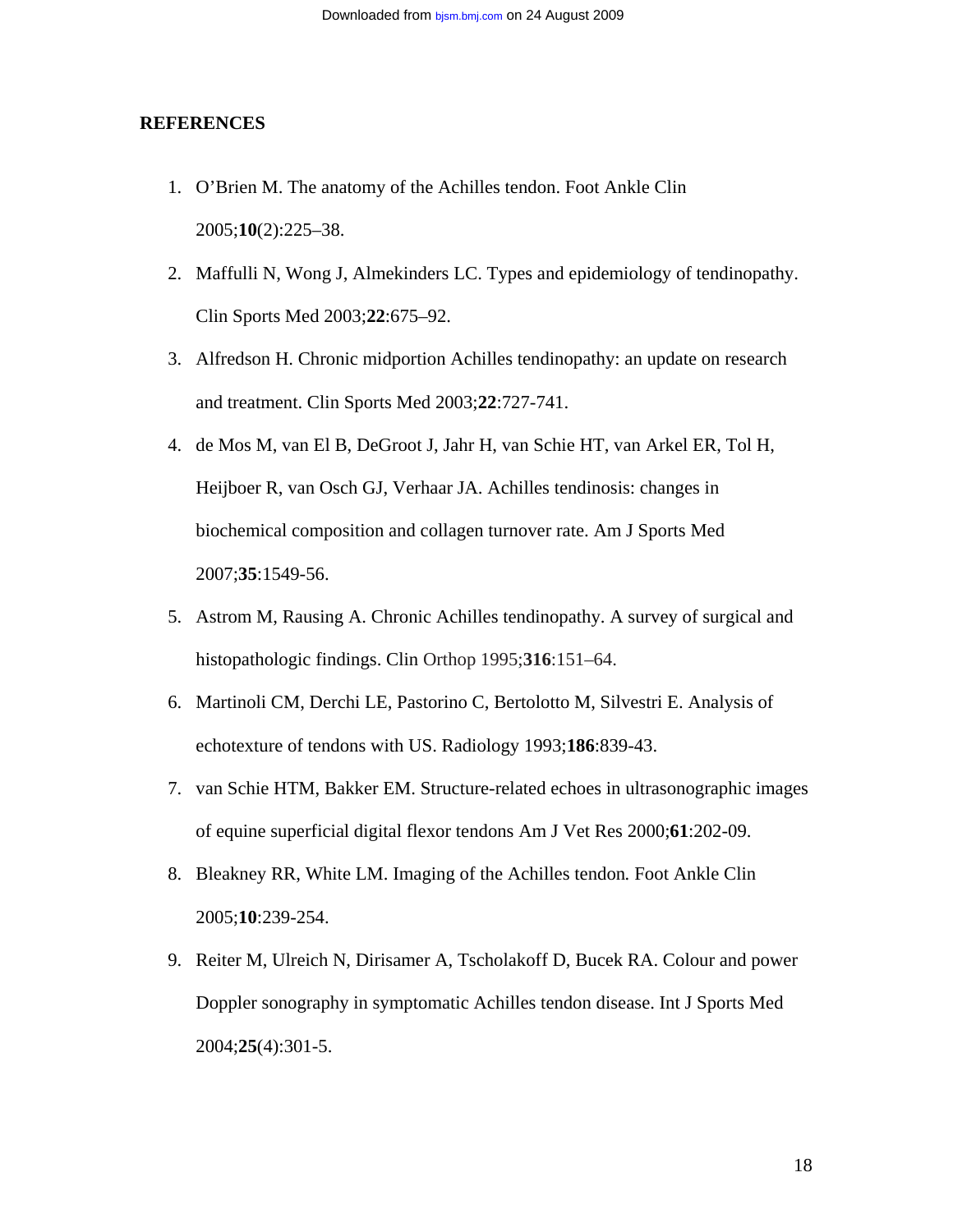- 10. Leung JL, Griffith JF. Sonography of chronic Achilles tendinopathy: a casecontrol study. J Clin Ultrasound 2008;**36**(1):27-32.
- 11. Archambault JM, Wiley JP, Bray RC, Verhoef M, Wiseman DA, Elliott PD. Can sonography predict the outcome in patients with achillodynia? J Clin Ultrasound 1998;**26**(7):335-9.
- 12. Khan KM, Forster BB, Robinson J, Cheong Y, Louis L, Maclean L, Taunton JE. Are ultrasound and magnetic resonance imaging of value in assessment of Achilles tendon disorders? A two year prospective study. Br J Sports Med 2003;**37**(2):149-53.
- 13. Bashford GR, Tomsen N, Arya S, Burnfield JM, Kulig K. Tendinopathy discrimination by use of spatial frequency parameters in ultrasound B-mode images. IEEE Trans Med Imaging 2008;**27**(5):608-15.
- 14. Meghoufel A, Cloutier G, Crevier-Denoix N, DeGuise JA. A thinning algorithm for equine tendon structure identification from 2 D ultrasound images. IEEE ISBI 2008:1565-68.
- 15. Van Schie HT, Bakker EM, Jonker AM, van Weeren PR. Computerised ultrasonographic tissue characterisation of equine superficial digital flexor tendons by means of stability quantification of echo patterns in contiguous transverse ultrasonographic images. Am J Vet Res 2003;**64**(3):366-75.
- 16. van Schie HTM, Bakker EM, Jonker AM, van Weeren PR. Efficacy of computerised discrimination between structure-related and non-structure-related echoes in ultrasonographic images for the quantitative evaluation of the structural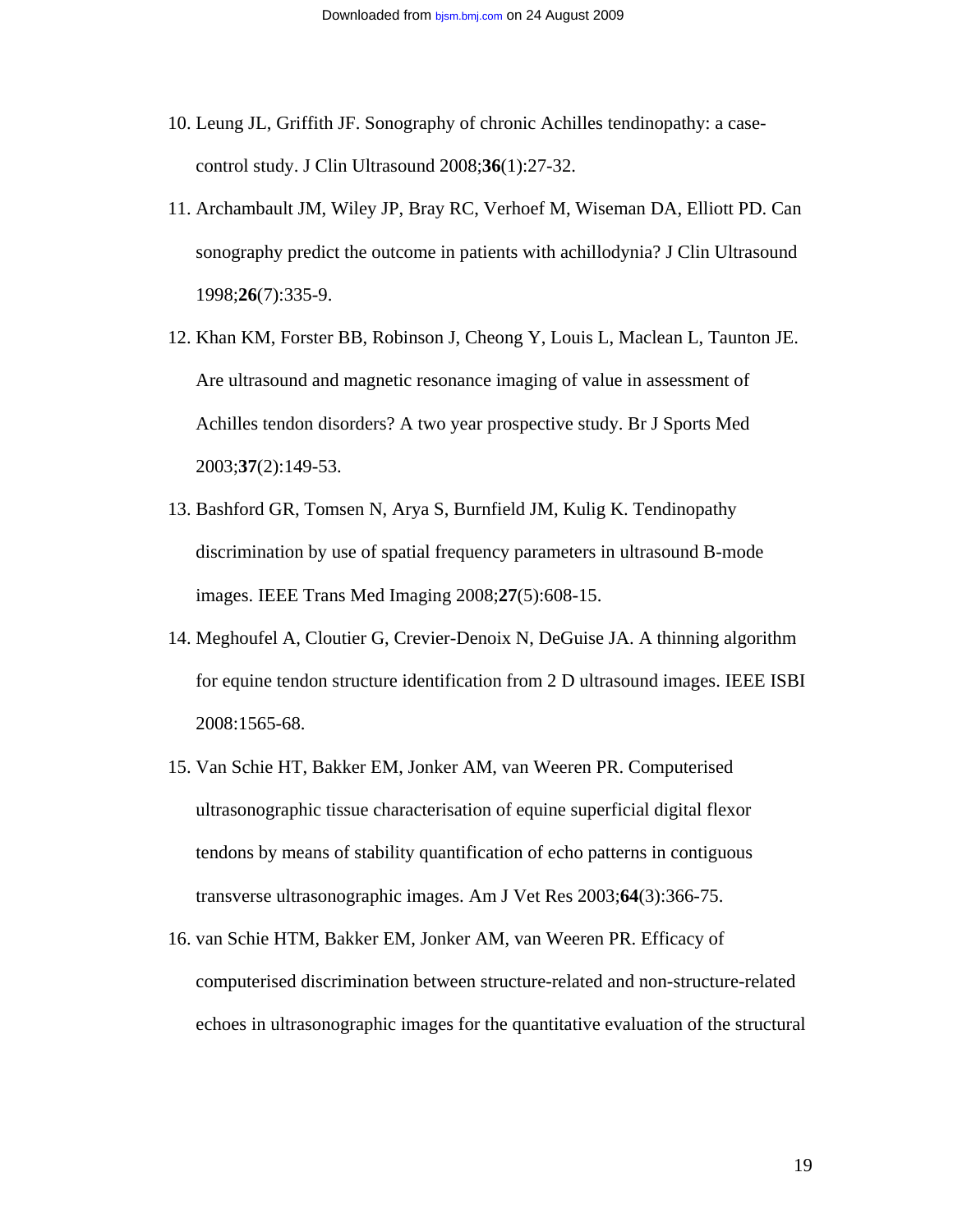integrity of superficial digital flexor tendons in horses. Am J Vet Res 2001;**62**:1159-66.

- 17. Van Schie HT, Bakker EM, Cherdchutham W, van Weeren PR. Monitoring of the repair process of surgically created partial lesions in equine superficial digital flexor tendons by means of computerised ultrasonography. Am J Vet Res 2009;**70**(1):37-48.
- 18. de Vos RJ, Weir A, Visser RJ, de Winter TC, Tol JL. The additional value of a night splint to eccentric exercises in chronic midportion Achilles tendinopathy: a randomised controlled trial. Br J Sports Med 2007;**41**:e5.
- 19. de Jonge S, de Vos RJ, Van Schie HT, Verhaar JA, Weir A, Tol JL. One-year follow-up of a randomised controlled trial on added splinting to eccentric exercises in chronic midportion Achilles tendinopathy. Br J Sports Med 2008. Epub ahead of print, PMID:18838406.
- 20. Robinson JM et al. The VISA-A questionnaire: a valid and reliable index of the clinical severity of Achilles tendinopathy*.* Br J Sports Med 2001;**35**(5): 335-41.
- 21. Halasi T, Kynsburg A, Tállay A, Berkes I. Development of a new activity score for the evaluation of ankle instability. Am J Sports Med 2004;**32**(4):899-908.
- 22. Fornage BD. Achilles tendon: US examination. Radiology 1986;**159**:759-64.
- 23. Fornage BD. The hypoechoic normal tendon: a pitfall. J Ultrasound Med 1987;**6**:19-22.
- 24. Van Schie HTM, Bakker, EM, van Weeren PR. Ultrasonographic evaluation of equine tendons: a quantitative in vitro study of the effects of amplifier gain level,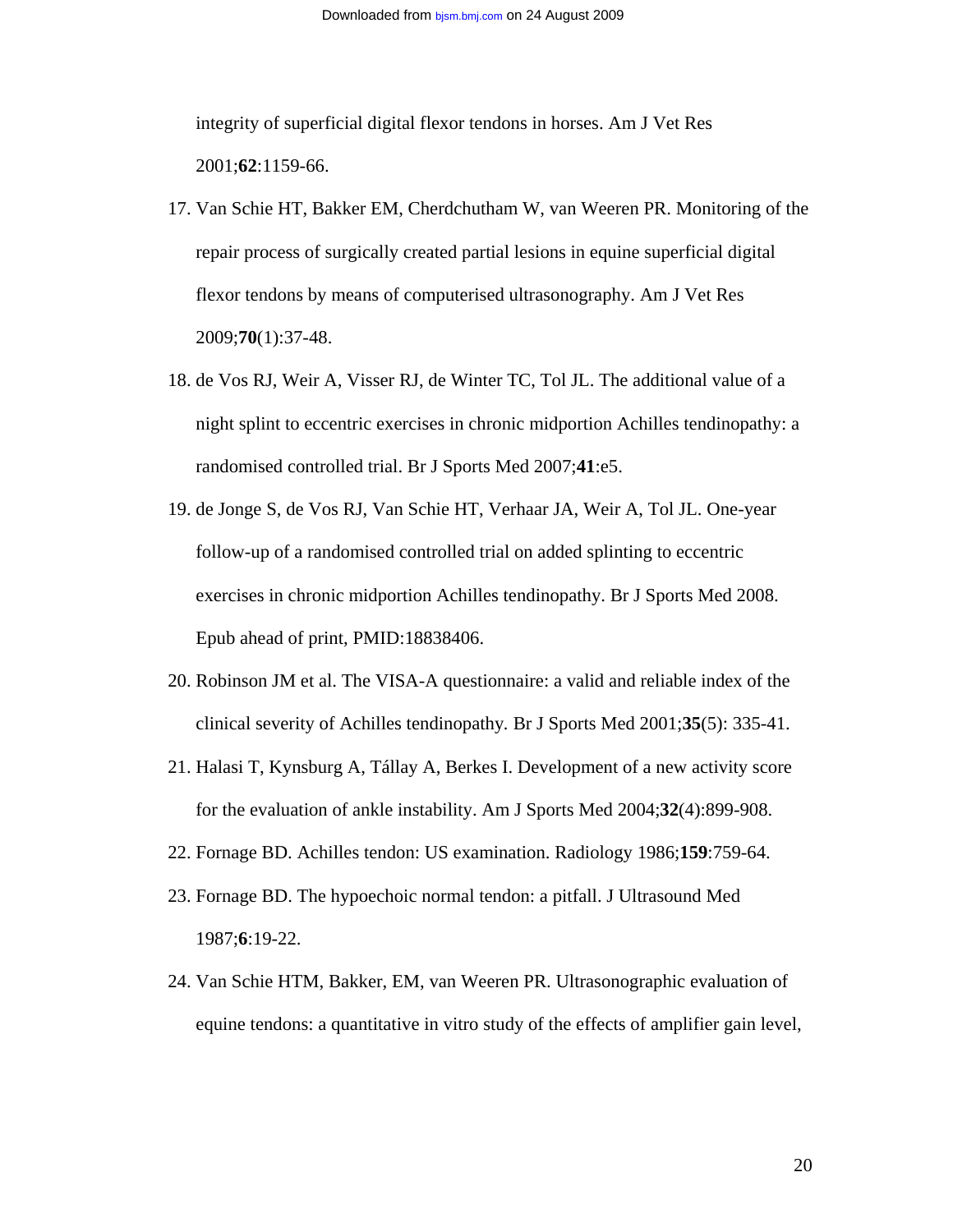transducer-tilt, and transducer-displacement. Vet. Radiol. Ultrasound. 1999, **40**, 151-60.

- 25. Aström M, Gentz CF, Nilsson P, Rausing A, Sjöberg S, Westlin N. Imaging in chronic Achilles tendinopathy: a comparison of ultrasonography, magnetic resonance imaging and surgical findings in 27 histologically verified cases. Skeletal Radiol 1996;**25**(7):615-20.
- 26. Syha R, Peters M, Birnesser H, Niess A, Hirschmueller A, Dickhuth HH, Sandrock M. Computer-based quantification of the mean Achilles tendon thickness in ultrasound images: effect of tendinosis. Br J Sports Med 2007;**41**(12):897-902.
- 27. Öhberg L, Alfredson H. Effects on neovascularisation behind the good results with eccentric training in chronic mid-portion Achilles tendinosis? Knee Surg Sports Traumatol Arthrosc 2004;**12**(5):465-70.
- 28. Kannus P, Józsa L. Histopathological changes preceding spontaneous rupture of a tendon. A controlled study of 891 patients. J Bone Joint Surg Am 1991;**73**(10):1507-25.
- 29. Wang JH. Mechanobiology of tendon. J Biomech 2006;**39**:1563-82.
- 30. Harris RA, Follett DH, Halliwell M, Wells PNT. Ultimate limits in ultrasonic imaging resolution. Ultrasound Med Biol 1991;**17**:547-58.
- 31. van Schie HTM, Bakker EM, Jonker AM, van Weeren PR. Critical evaluation of ultrasonographic tissue characterisation of equine superficial digital flexor tendons by means of gray level statistics. Am J Vet Res 2000;**61**:210-19.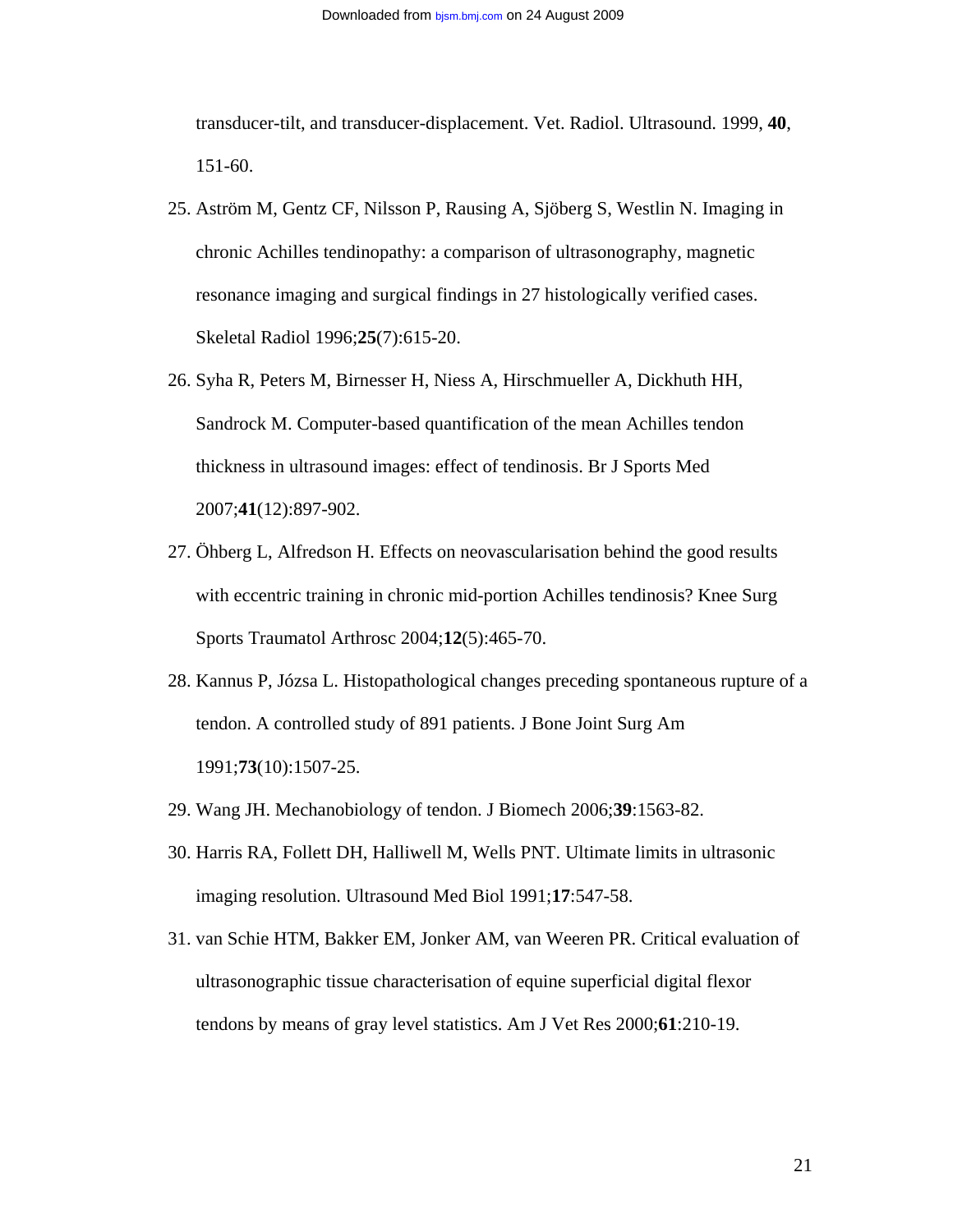# **APPENDICES**

**Figure 1** – UTC is based on a transducer in transverse position that is displaced stepwise in the longitudinal direction. In this way, contiguous transverse images provide longitudinal information. The transducer emits ultrasound waves into the tissue in the direction of the beam central axis. According to Harris et al.<sup>30</sup>, these waves form a threedimensional sample volume that moves through tissue. Every echo in the ultrasonographic image is the resultant of interactions/reflections that occur in this sample volume.

Depending of size of anatomical structure relative to the three-dimensional sample volume, echoes can be divided into "structure-related" and "interfering". Structure-related echoes (type I and II) are generated by only one large structure present in the sample volume, thus one interface and one hit of ultrasound wave resulting in one really structure-related echo that is stable over a large number of contiguous transverse

images while the transducer moves along the tendon.

In contrast, interfering echoes (type III and IV) represent more than just one smaller structure in the same sample volume, thus multiple interfaces and multiple hits, and thus one echo is the resultant of multiple interfering ones. These echoes are characterised by a remarkable lack of stability over contiguous transverse images.

UTC algorithms were tested on isolated flexor tendons collected from horses. By precise matching of UTC processed images with exactly corresponding tendon sections, echotypes were verified with use of histology as reference test: I intact and aligned tendon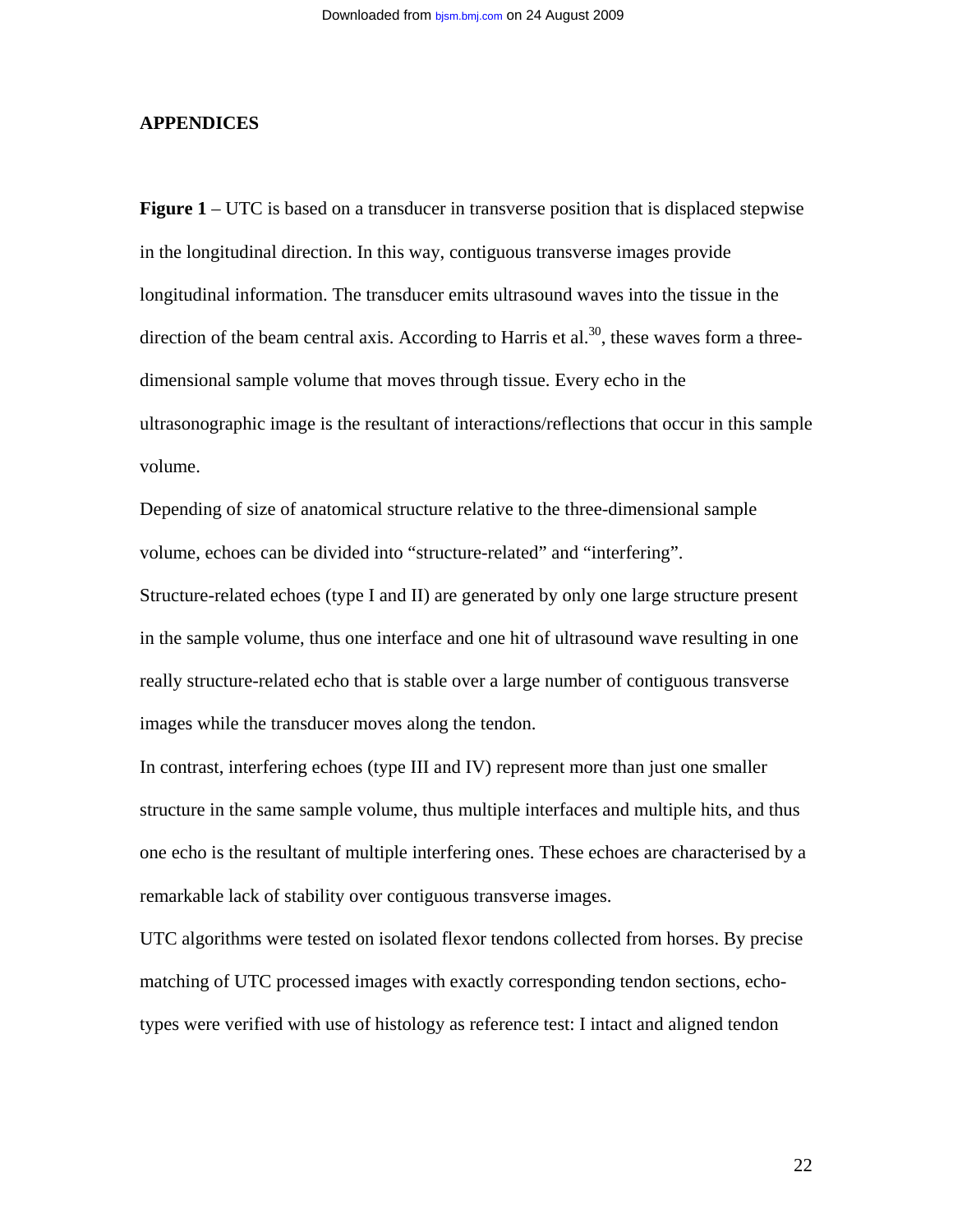bundles, II less integer and waving tendon bundles, III mainly fibrillar tissue, IV a mainly amorphous matrix with loose fibrils, cells or fluid.<sup>7,15-17,31</sup>

**Figure 2** - Standardised UTC procedure. The patients lay prone on the examination table with their feet hanging over the edge of the examination table. The Achilles tendons were manually positioned in a maximum angle of dorsiflexion to ensure that the ultrasound probe was constantly perpendicular to the tendon. A stand-off with scan gel was applied to the Achilles tendon. The transducer was moved manually from proximal to distal in a straight line along a frame over a distance of maximum 9.6 cm with collection of images every 0.2 mm. These images were stored on the hard disk of a computer and subsequently composed to a 3-dimensional data block.

**Figure 3** – Tomographic visualisation of a right Achilles tendon in three planes of view, in raw greyscale.

A – Transversal view

B – Sagittal view

C – Coronal view

D – Transversal view with the maximum antero-posterior (AP) thickness measured (white arrow), being the largest diameter perpendicular to the latero-medial width of the tendon. At this position the outline of the Achilles tendon was drawn in the transverse image. This cross-section was used for calculation of the percentages of echo-types within the tendon.

 $S = Skin$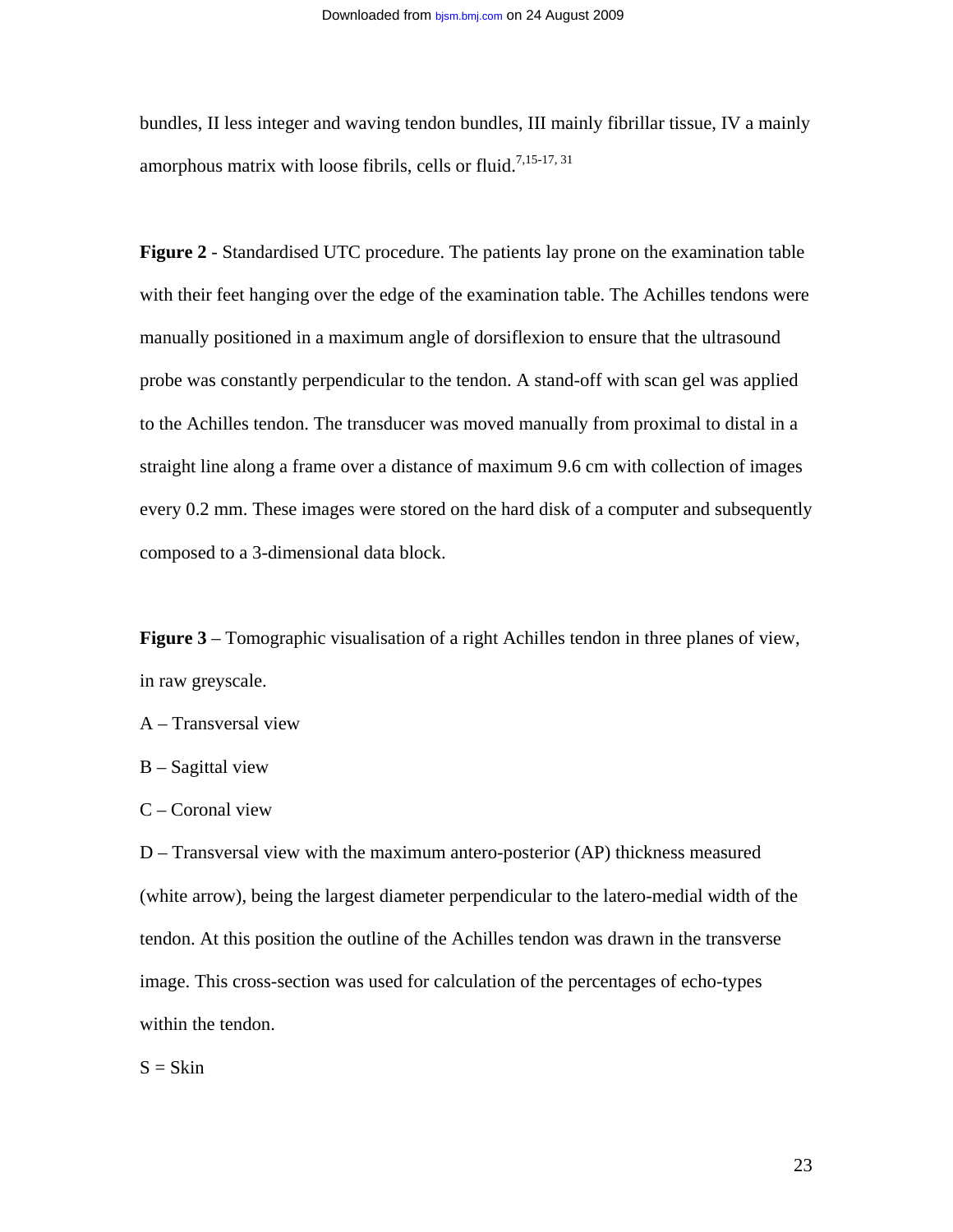- $P = Peritendinous Space$
- $AT =$  Achilles tendon
- $CA =$ Calcaneal bone

**Figure 4 (coloured image)** – Difference of an UTC-processed image between an asymptomatic tendon (A) and a symptomatic tendon (B) in transversal view. The border of the Achilles tendon, which was defined on the grey-scale image, is drawn with the white line. Green pixels represent echo-types I, blue pixels echo-types II, red pixels echotypes III and black pixels echo-types IV.

Note the frequently observed increased echo-types III and IV on the posteromedial side within the asymptomatic tendon and the diffuse distribution within the symptomatic tendon.

**Figure 5** – The distribution of the percentages of echo-types I+II in symptomatic and asymptomatic tendons. A clear discrimination can be made between both groups. With a threshold of 75% echo-types I+II (dotted line), three tendons in the symptomatic group were above this threshold and six tendons in the asymptomatic group were below this threshold (dark bars). The other 43 tendons (grey bars) had a tendon structure that could be expected (abnormal structure in symptomatic tendons and normal structure in asymptomatic tendons).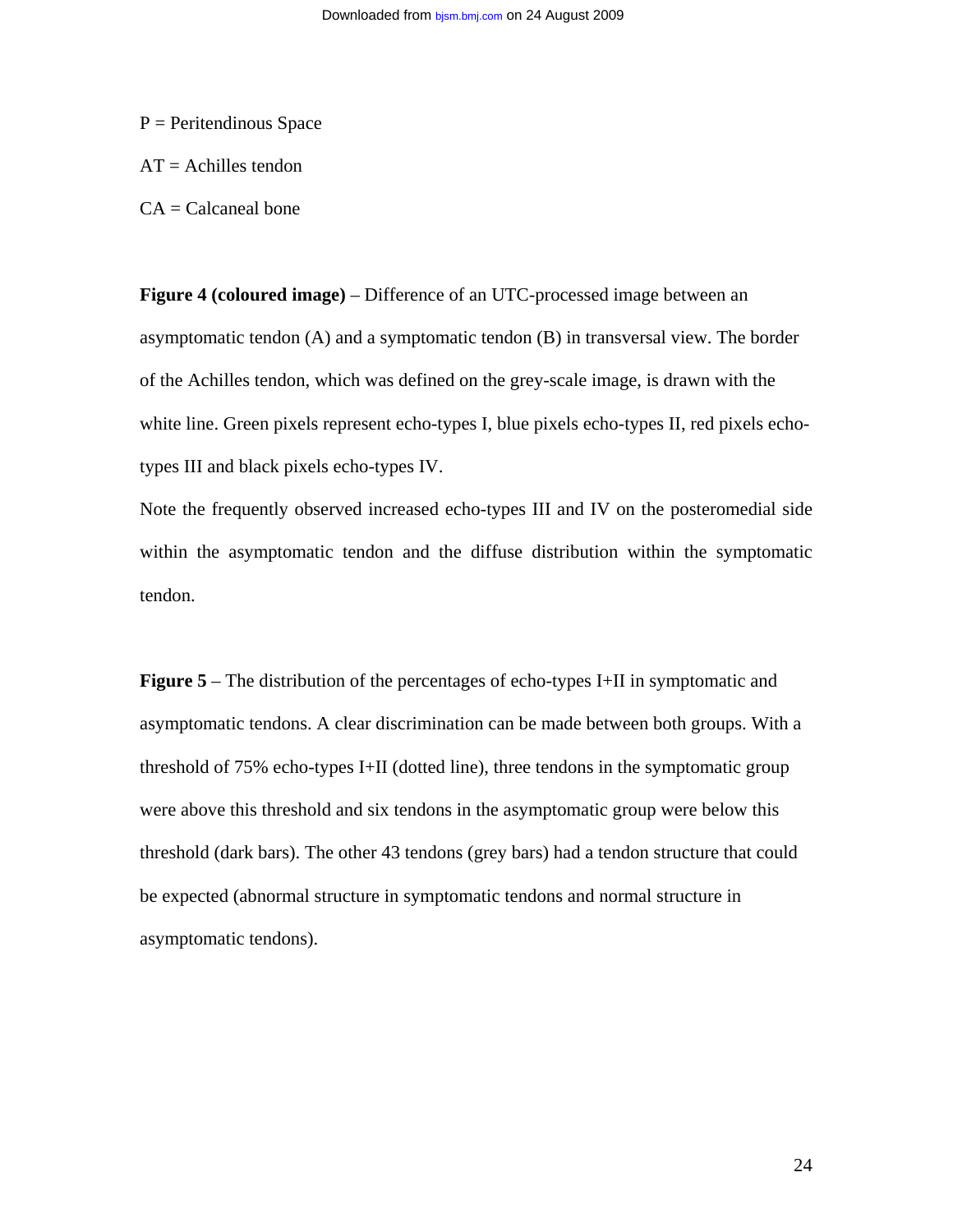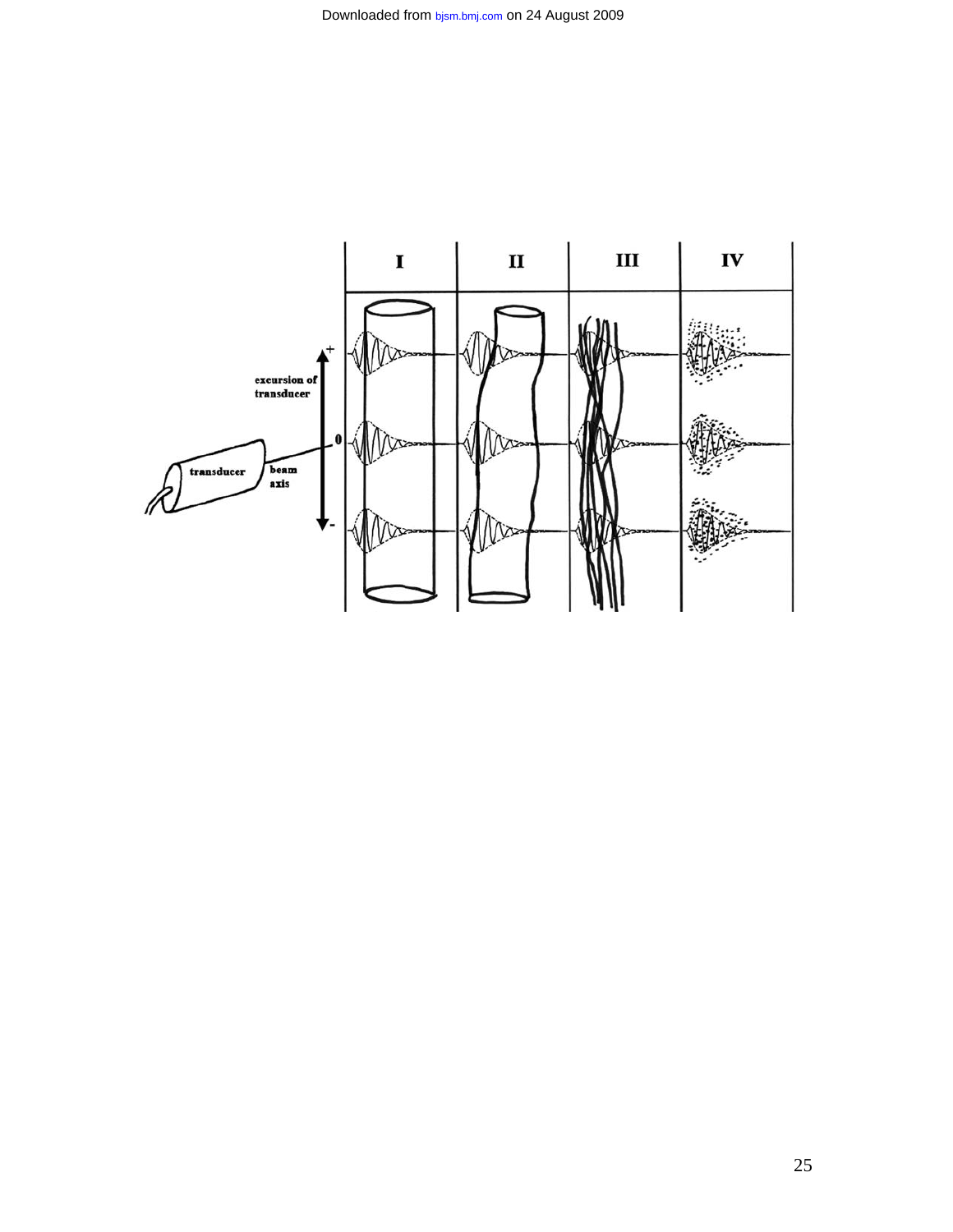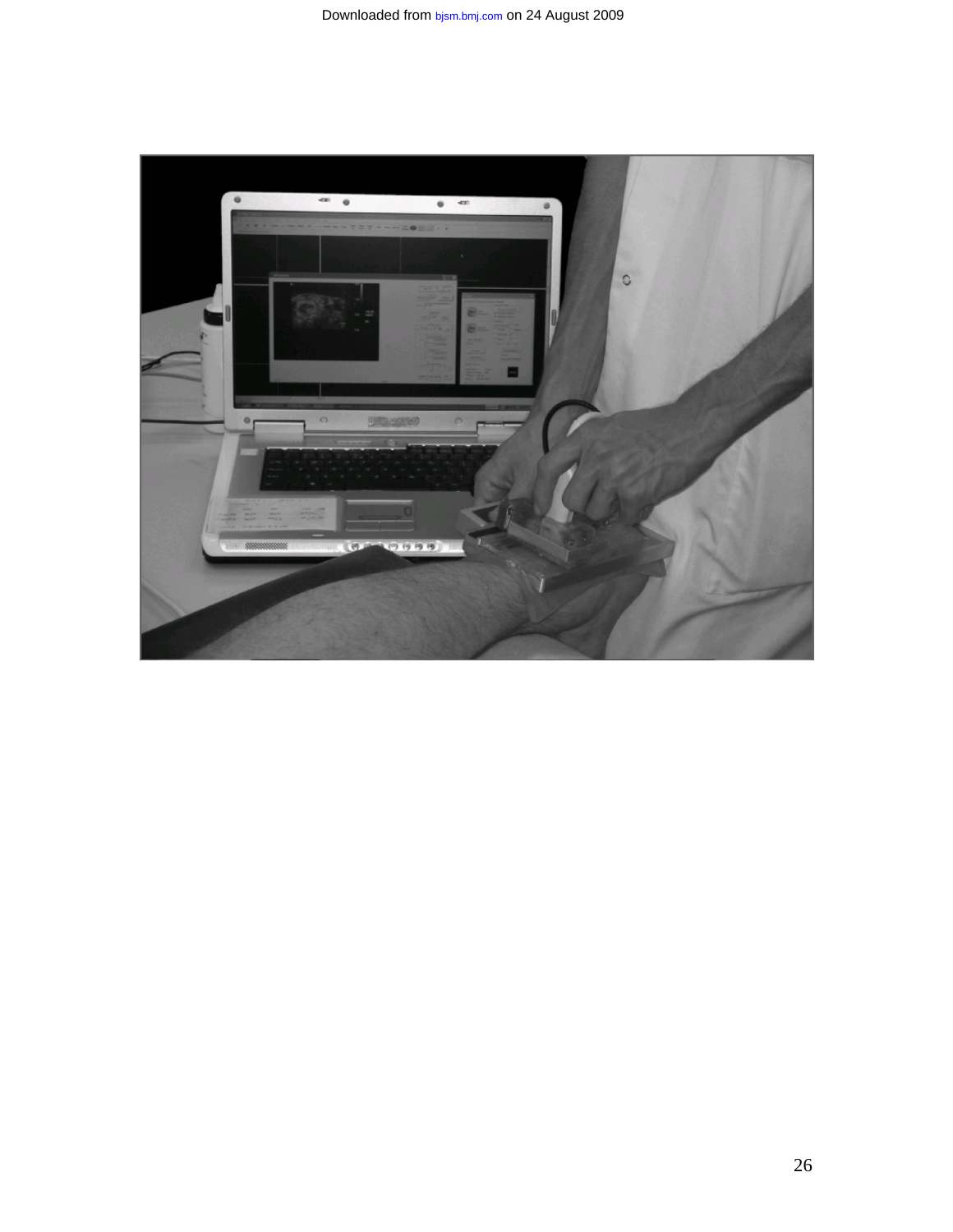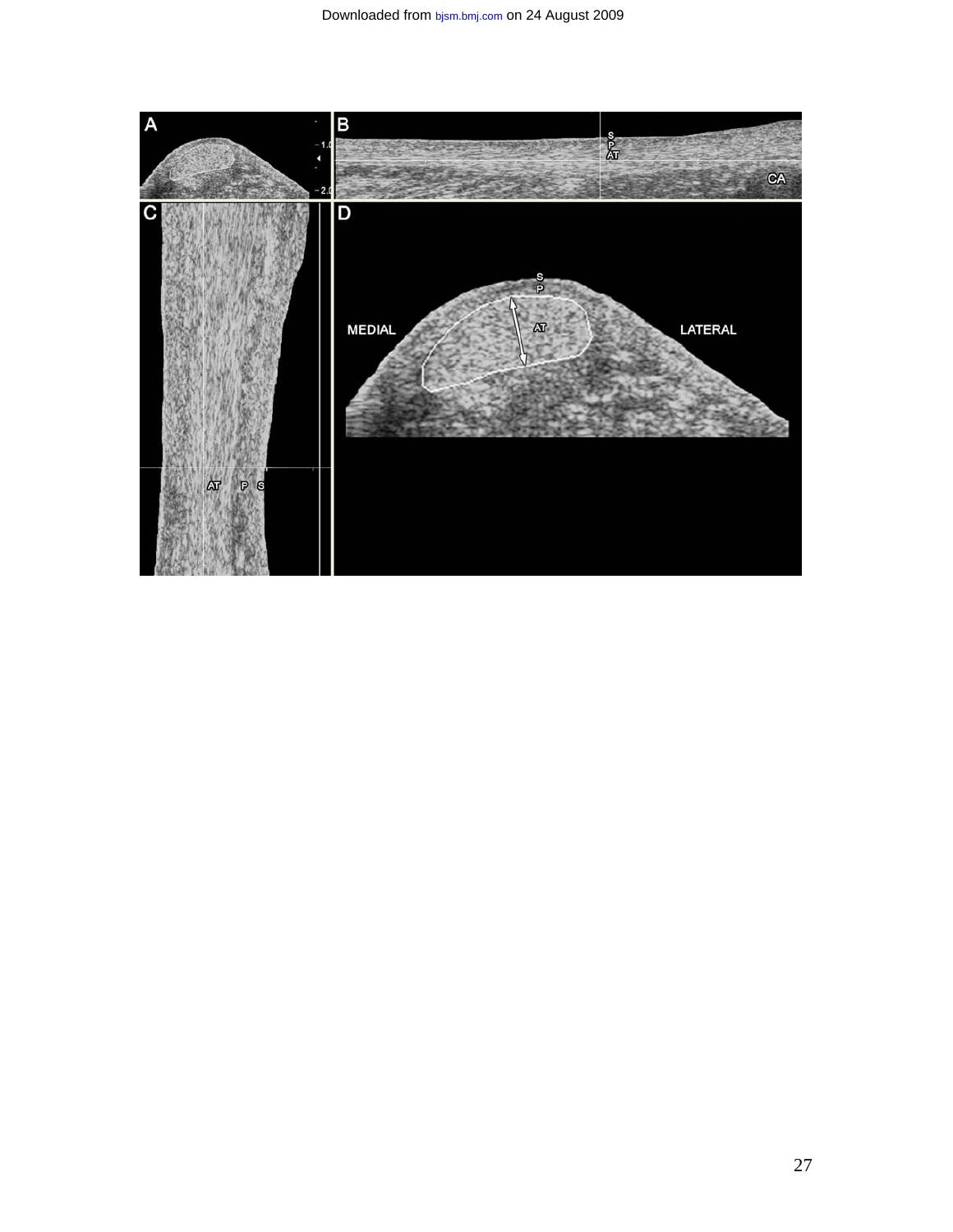